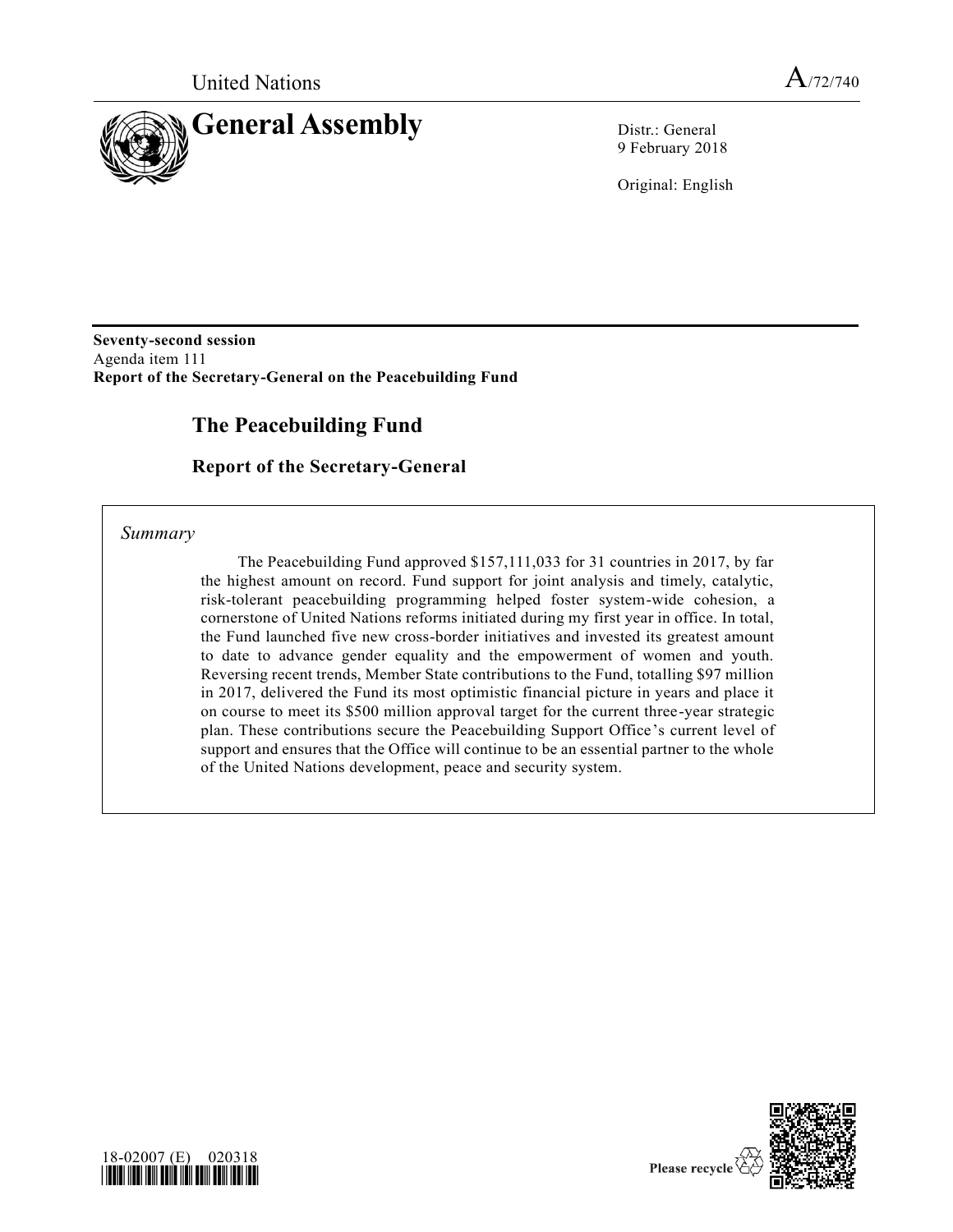## **I. Introduction**

1. The present annual report, covering the period from 1 January to 31 December 2017, is the eighth report submitted to the General Assembly pursuant to its resolution [63/282.](https://undocs.org/A/RES/63/282) It covers the first year of the Fund's strategic plan for 2017–2019. The present report will be complemented by a financial report issued by the Multi-Partner Trust Fund Office no later than 1 May 2018. Additional information can be found at www.unpbf.org, and complete information on individual projects can be found on the Multi-Partner Trust Fund Office Gateway (http://mptf.undp.org).

## **II. Global performance and lessons learned**

2. The Peacebuilding Fund received the highest level of annual contributions since its capitalization in 2006 and approved \$157.1 million for crisis-affected countries, by far the highest amount since the Fund's inception (see table 1 below). These precedent-setting achievements place the Fund on sturdier financial footing and are a strong endorsement of the ability of the Peacebuilding Support Office to answer my call for a quantum leap in resources to meet ever-increasing demand.

3. The Fund received \$97 million in donor contributions in 2017. With these contributions, the Fund has secured approximately \$280 million toward its strategic plan for 2017–2019. Partnership with donors was enhanced by regular briefings to the Friends of the Peacebuilding Fund, an important forum of exchange on the strategic direction of the Fund, as well as donor participation in visits to three Fundrecipient countries — Côte d'Ivoire, Kyrgyzstan and Mali — to witness the effectiveness and relevance of, but also the challenges facing, Fund investments. With 34 contributors to the current programming cycle from six continents, the Peacebuilding Fund remains the most widely subscribed and diverse fund in the United Nations system, a sign of strong donor consensus around its importance.

4. Increased levels of resources will be necessary so that the Fund can continue to meet heightened demand for its support. Led by the Peacebuilding Support Office, the Fund's historically high approval rate contributed to our broader efforts at reform by helping to reduce fragmentation in the international system in order to deliver timely, risk-tolerant programming that supports populations before, during and after crises. Advancing its niche, the Fund approved 82 projects in 31 countries in 2017, including five new cross-border initiatives, the provision of support in four mission transition settings, \$18 million in investments to advance gender equality and women's empowerment and \$11.3 million to support the positive role of youth in sustaining peace.

5. Securing the Fund's ability to meet demand in new investment settings, I declared three countries newly eligible for programmatic funding in 2017, following requests from the respective Governments. In Chad, eligibility paves the way for partnership with the Government to prevent conflict and violent extremism by addressing long-standing challenges related to structural inequality and governance. In Colombia, eligibility has led to the approval of \$12 million to catalyse Government-led implementation of the 2016 peace agreement around high-risk, politically sensitive but necessary support. In Solomon Islands, eligibility enables the United Nations to better support Government-led national dialogue and reconciliation efforts in the wake of the 2017 departure of the regional assistance mission to that country.

6. Declarations of country eligibility have contributed to strengthened synergies between the Peacebuilding Support Office and the Peacebuilding Commission. At a Commission meeting in June, the Prime Minister of Solomon Islands detailed how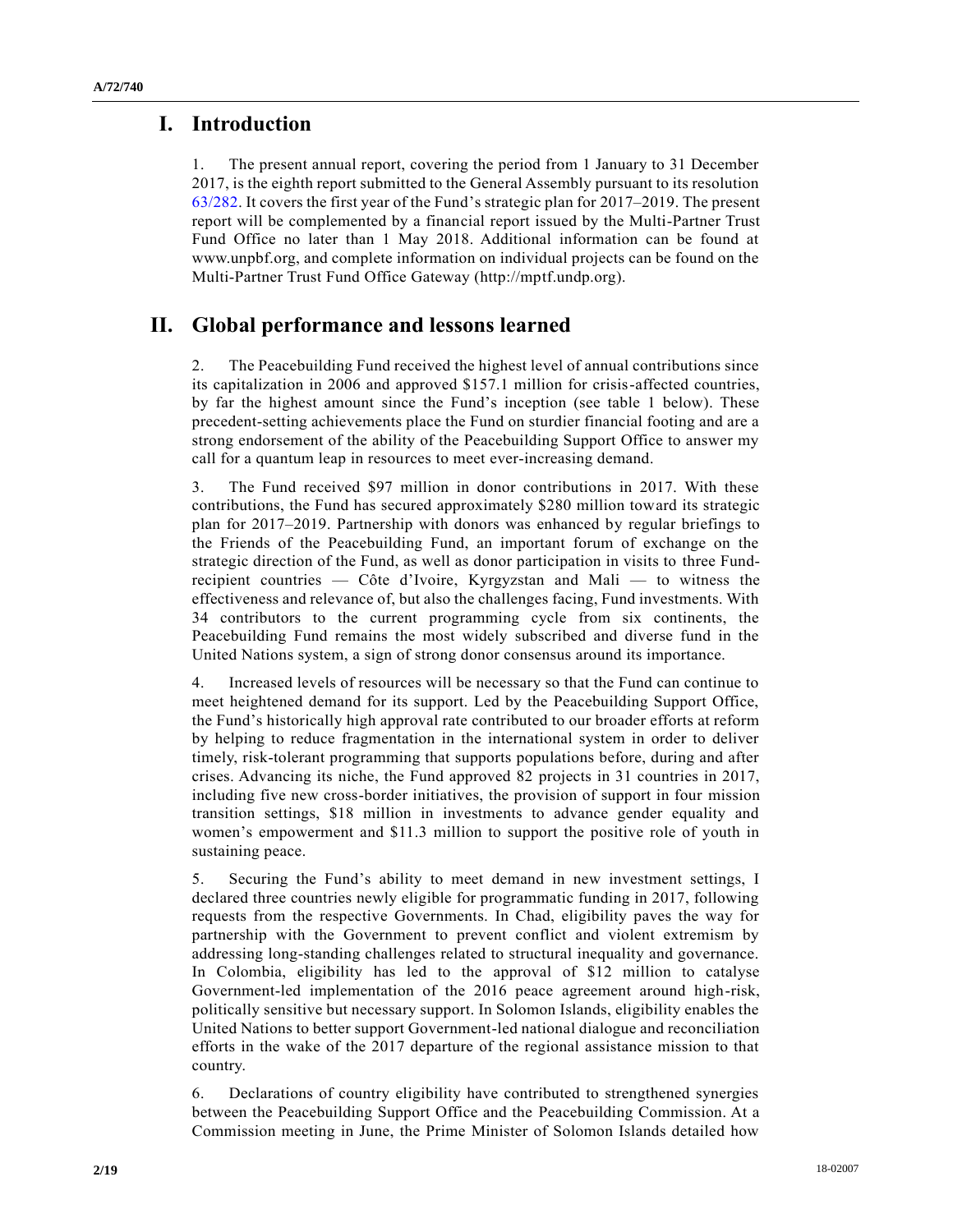Fund support had helped him respond to peacebuilding challenges in advance of the withdrawal of the regional assistance mission. In November, the Senior Adviser for Post-Conflict, Human Rights and Security of Colombia briefed the Commission on implementation of the peace agreement in Colombia, stressing the importance of the Fund's risk tolerance. Also in November, the Commission heard from Government officials from Sri Lanka, including the governor of the central bank, who spoke about leveraging the Fund to advance the nexus among peace, economic growth and development. Finally, two briefings by the Gambia in 2017, in April and December, underscored the importance of a smooth political transition and national ownership of policy reform through broadly inclusive consultation. Collectively, these meetings offer a new model for country engagement with the Commission and enhance access by Member States to information on decision-making within the Peacebuilding Support Office and the programmatic effectiveness of the Fund. Adding to transparency, the Fund's administrative agent, the Multi-Partner Trust Fund Office, began reporting Fund transfers through the International Aid Transparency Initiative in 2017.

7. While meetings with the Commission encouraged Member State engagement, Fund policies regarding prioritization and implementation made an important contribution to system-wide coherence. More than 82 per cent of projects approved in 2017 were joint programmes, designed in partnership with United Nations country teams, special political missions or peacekeeping missions. The majority of these new projects, moreover, were the result of joint assessments. The Fund's co-financing of nine peace and development advisers, along with funding for human rights advisers in Sierra Leone and Sri Lanka, further drives coherence at the country level and guarantees that programme implementation remains politically relevant. Ensuring that risky interventions benefit from system-wide expertise, the Fund has worked through inter-agency arrangements, for example, by requiring the endorsement of the Global Focal Point for Police, Justice and Corrections before authorizing a new transfer to address violations of the human rights of incarcerated women and juveniles in Yemen.

8. The Fund increased its cross-border initiatives in 2017 by approving five new interventions in 12 countries. A \$2 million transfer, channelled through the Great Lakes region cross-border multi-partner trust fund, supports Burundian refugees in the United Republic of Tanzania and their sustainable return and reintegration into Burundi. The Fund also approved its first regional cross-border investments, providing \$3 million in Central America to El Salvador, Guatemala and Honduras, and \$3 million to the Sahel, involving Burkina Faso, Mali and the Niger. Cross-border programming between Cameroon and Chad, and Kyrgyzstan and Tajikistan, will address the importance of the prevention of cross-border conflicts and violent extremism, including by engaging youth and women affected by the ongoing violence. By addressing conflict drivers that transcend State boundaries, the Fund embraces its unique ability to straddle borders in ways that promote cooperative relations.

9. The Fund supported 15 United Nations agencies, funds and programmes throughout the development system in 2017. Although the Fund will remain a critical instrument for driving urgent, politically engaged action by the United Nations, it continues to seek new partnerships to complement and strengthen its portfolio. Advancing priorities established by my office, the Peacebuilding Support Office signed a memorandum of understanding with the African Union to operationalize the Joint United Nations-African Union Framework for Enhanced Partnership in Peace and Security, co-signed by me and the Chair of the African Union Commission, Moussa Faki Mahamat, in April 2017. The memorandum will contribute to a more coordinated and strategic partnership in the areas of conflict prevention, political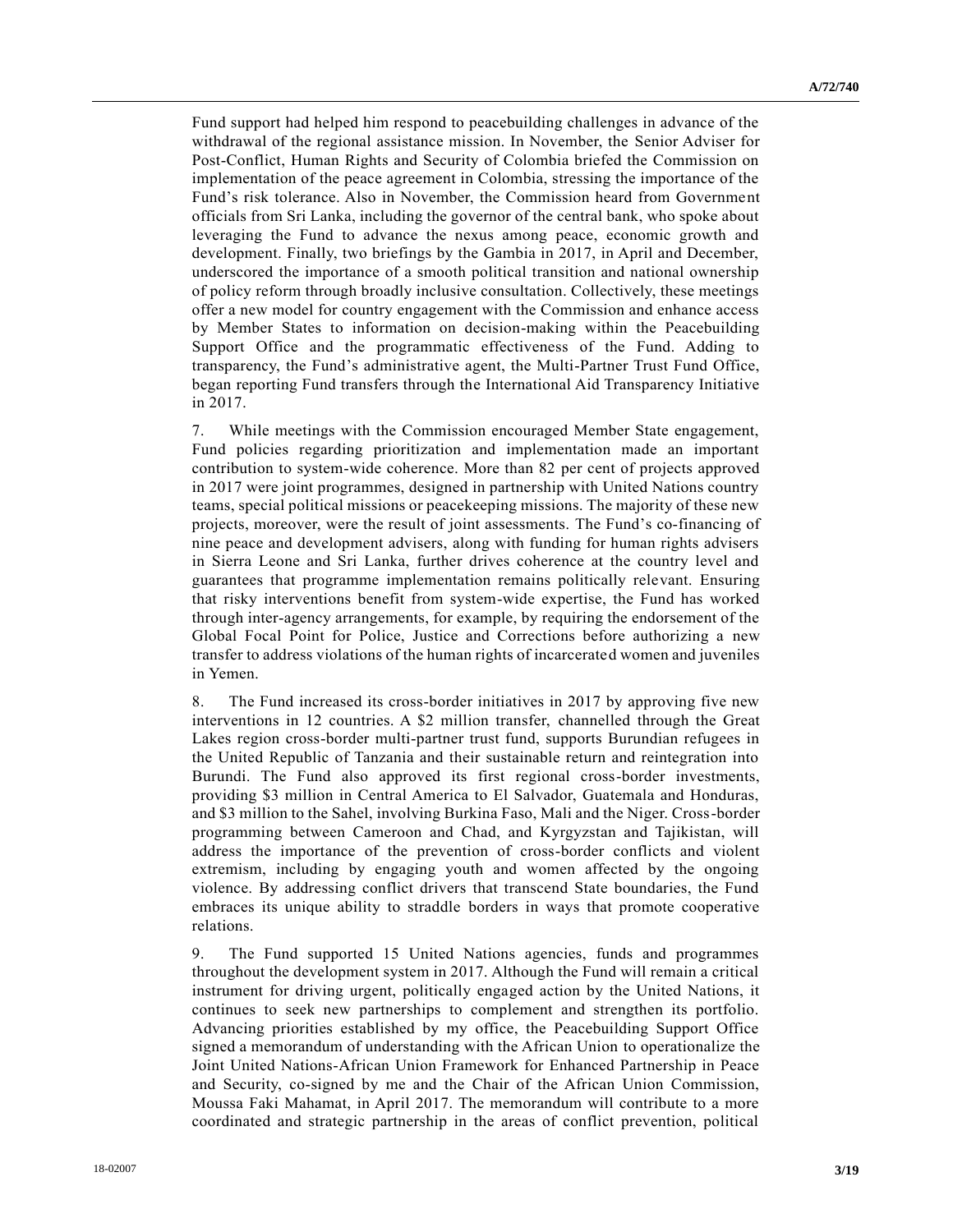dialogue, national reconciliation, democratic governance and human rights, and is already shaping Fund intervention in the Central African Republic.

10. With regard to furthering innovative partnerships, following the annual Business for Peace conference in Colombia, co-organized by the Peacebuilding Support Office, Colombia will become a test case for blended finance in 2018, leveraging Fund seed money to attract commercial financing for peacebuilding. In Liberia, concession companies supported the design and contributed financially to an innovative Fundsupported initiative to mitigate concession-related conflicts. Through its Gender and Youth Promotion Initiatives, the Fund continued directly supporting civil society organizations, approving over \$7.5 million for seven projects in 2017. Exploring additional avenues for these and other partnerships, including through the participation of the Office in joint assessment missions with the European Union and the World Bank, will be a central pillar for the Fund moving forward.

11. The Fund outpaced its record-setting 2016 transfer by allocating 36 per cent of 2017 approvals in support of gender equality and women's empowerment. While projects funded through the Gender and Youth Promotion Initiatives contributed to this achievement, those strong results were driven by 22 per cent of the Fund's regular programming in 2017, demonstrating that special promotion initiatives can positively transform behaviour and priorities at the country level.

12. Underpinning these numbers is the Fund's consistent emphasis on learning and capacity-building. A series of five webinars designed for promotion initiatives on gender-responsive peacebuilding and monitoring and evaluation reached more than 400 participants globally, while a weeklong training workshop conducted in partnership with the United Nations Entity for Gender Equality and the Empowerment of Women (UN-Women) helped strengthen the gender analysis and programming skills of more than 20 United Nations Volunteers supporting 11 United Nations country teams. Investments in such learning activities, forged in partnership with UN-Women and the United Nations Population Fund (UNFPA), are the bedrock of the Fund's success.

13. The Fund also contributed to United Nations efforts to design and implement peacebuilding programmes that prioritize the inclusion, participation and leadership of young people. The Fund approved \$11.3 million for eight projects through its Youth Promotion Initiative in 2017. The Fund also supported UNFPA and other partners in holding five regional consultations with young people to discuss peace and security priorities and identify recommendations to influence global policy discussions related to Security Council resolution [2250 \(2015\).](https://undocs.org/S/RES/2250(2015))

14. The past year marked the start of the Fund's strategic plan for 2017–2019, which is aimed at investing \$500 million in 40 countries through 2019. Investments will remain focused on the Fund's four priority areas, as mandated in its terms of reference, and will be invested across the sustaining peace spectrum: in prevention, in prevention of escalation in the midst of violent conflict, and in post-conflict settings. In this way, the Fund could serve as a vehicle to drive the recommendations of the joint United Nations-World Bank study entitled *Pathways for Peace: Inclusive Approaches to Preventing Violent Conflict*, by investing in addressing root causes, recognizing the primacy of politics and the importance of inclusion. The strategic plan sets a more ambitious range of targets than in previous years and will serve as a stepping stone towards the objective set out in my report on peacebuilding and sustaining peace [\(A/72/707-S/2018/43\)](https://undocs.org/A/72/707) of \$500 million per year for the Peacebuilding Fund. I have called for contributions to be unearmarked and multi-year to ensure that support is both responsive and predictable.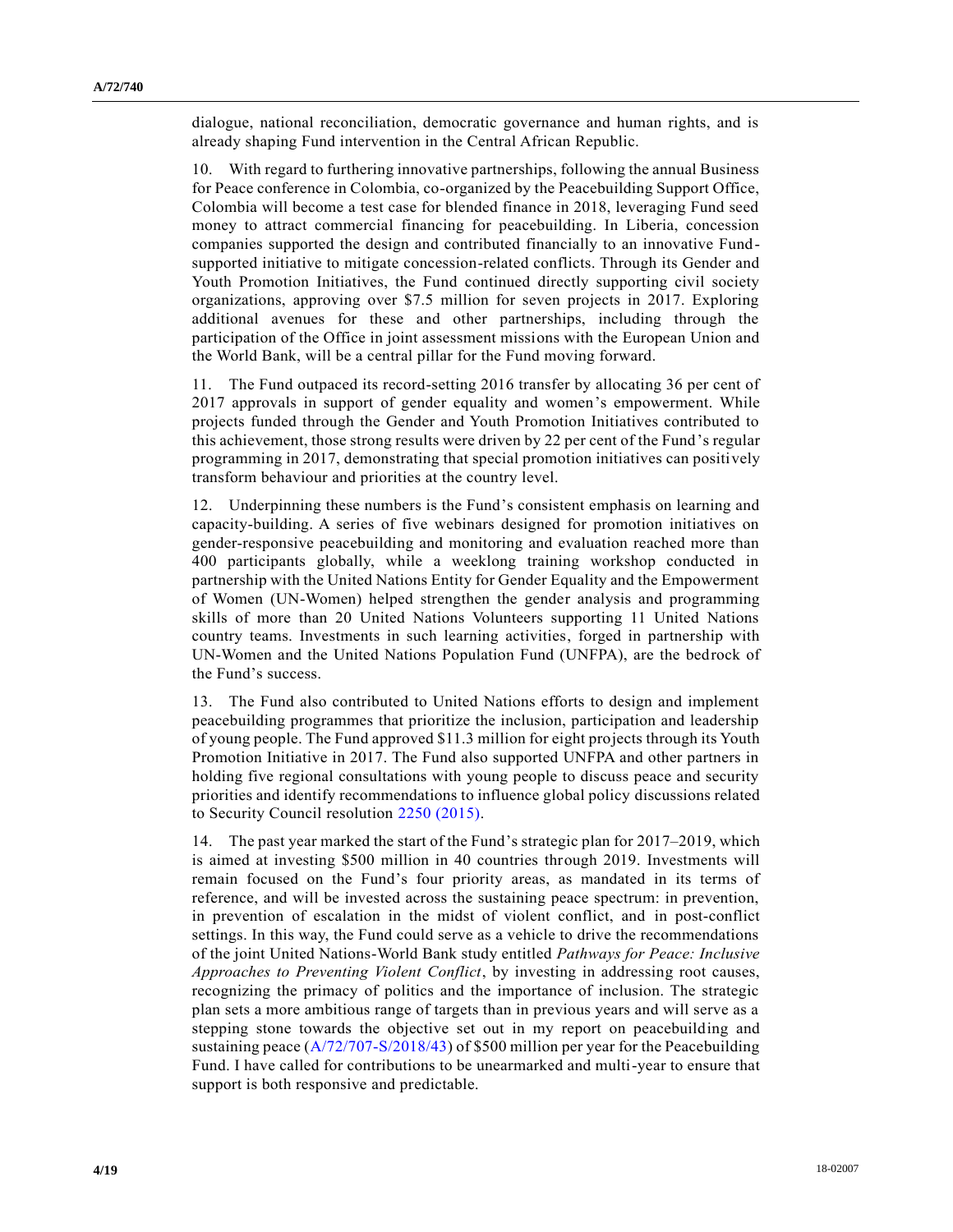| Table 1                              |  |
|--------------------------------------|--|
| Peacebuilding Fund decisions in 2017 |  |

|                                                             | 2017 approvals                 |                                        |               |
|-------------------------------------------------------------|--------------------------------|----------------------------------------|---------------|
|                                                             | Immediate<br>Response Facility | Peacebuilding and<br>Recovery Facility | Total         |
|                                                             |                                | (United States dollars)                |               |
| Countries on the agenda of the Peacebuilding Commission     |                                |                                        |               |
| Burundi                                                     | 7 570 308                      |                                        | 7 570 308     |
| Central African Republic                                    | 14 999 865                     |                                        | 14 999 865    |
| Guinea                                                      | 7 940 514                      |                                        | 7 940 514     |
| Guinea-Bissau                                               | 7 301 064                      |                                        | 7 301 064     |
| Liberia                                                     | 12 352 061                     |                                        | 12 352 061    |
| Sierra Leone                                                | 4 999 797                      |                                        | 4 999 797     |
| Subtotal                                                    | 55 163 609                     |                                        | 55 163 609    |
| Countries not on the agenda of the Peacebuilding Commission |                                |                                        |               |
| Bosnia and Herzegovina                                      | 2 000 001                      |                                        | 2 000 001     |
| Burkina Faso                                                | 3 000 126                      |                                        | 3 000 126     |
| $C$ ameroon <sup>a</sup>                                    | 1 499 962                      |                                        | 1 499 962     |
| Chad                                                        | 1 499 607                      |                                        | 1 499 607     |
| Colombia                                                    |                                | 12 000 000                             | 12 000 000    |
| Côte d'Ivoire                                               | 5 000 000                      | 500 000                                | 5 500 000     |
| El Salvador                                                 | 3 000 000                      |                                        | 3 000 000     |
| Gambia                                                      | 3 100 000                      |                                        | 3 100 000     |
| Guatemala                                                   | 4 141 276                      |                                        | 4 141 276     |
| Haiti                                                       | 3 000 000                      |                                        | 3 000 000     |
| Honduras <sup>a</sup>                                       | 1 275 311                      |                                        | 1 275 311     |
| Kyrgyzstan                                                  | 3 592 416                      | 8 000 000                              | 11 592 416    |
| Lebanon                                                     | 2 9 9 6 2 8                    |                                        | 2 999 628     |
| Mali                                                        | 11 745 329                     |                                        | 11 745 329    |
| Myanmar                                                     | 3 865 408                      |                                        | 3 865 408     |
| Niger                                                       | 4 000 000                      |                                        | 4 000 000     |
| Papua New Guinea                                            | 2 000 000                      |                                        | 2 000 000     |
| Philippines                                                 | 3 000 000                      |                                        | $3\ 000\ 000$ |
| Solomon Islands                                             | 2 999 266                      |                                        | 2 999 266     |
| Somalia                                                     | 2 2 8 6 8 7 3                  |                                        | 2 2 8 6 8 7 3 |
| South Sudan                                                 | 5 000 000                      |                                        | 5000000       |
| Sri Lanka                                                   | 2 454 148                      |                                        | 2 4 5 4 1 4 8 |
| Tajikistan <sup>a</sup>                                     | 1 000 000                      |                                        | 1 000 000     |
| United Republic of Tanzania <sup>a</sup>                    | 945 581                        |                                        | 945 581       |
| Yemen                                                       | 5 000 000                      |                                        | 5 000 000     |
| Subtotal                                                    | 78 404 932                     | 20 500 000                             | 98 904 932    |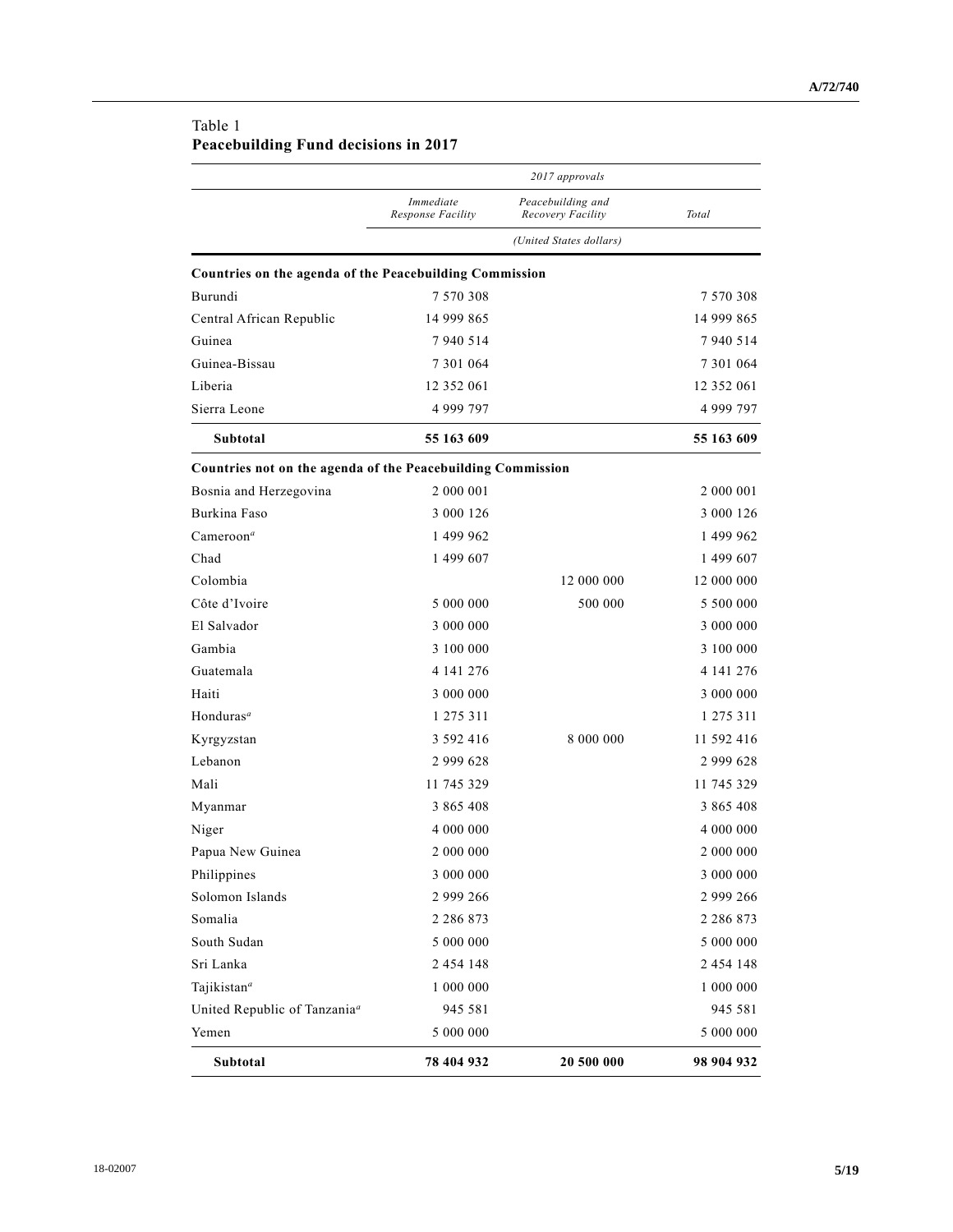|                       | 2017 approvals                        |                                        |             |
|-----------------------|---------------------------------------|----------------------------------------|-------------|
|                       | <i>Immediate</i><br>Response Facility | Peacebuilding and<br>Recovery Facility | Total       |
|                       | (United States dollars)               |                                        |             |
| Other                 |                                       |                                        |             |
| <b>United Nations</b> | 3 042 492                             |                                        | 3 042 492   |
| Subtotal              | 3 042 492                             |                                        | 3 042 492   |
| <b>Total</b>          | 136 611 033                           | 20 500 000                             | 157 111 033 |

*Source*: Multi-Partner Trust Fund Office, January 2018.

*Note*: Similarly to in the previous report, table 1 reflects funding decisions that were taken in 2017, not funds transferred.

*<sup>a</sup>* As a counterpart to a cross-border project. Inclusion does not imply further access to or eligibility for funding from the Peacebuilding Fund.

# **III. Country-specific engagements of the Peacebuilding Fund**

## **A. Countries on the agenda of the Peacebuilding Commission**

#### **Burundi: facing the challenges of displacement**

15. In Burundi, hardened political positions, continued human rights violations, increasing refugee flows into neighbouring countries and further deterioration of the economic and humanitarian situation prompted an extension of the Fund's peacebuilding priority plan. The extension will enable the scaling up of two youthoriented projects that have already demonstrated positive contributions to community security and social cohesion.

16. An additional project, awarded to the Netherlands Institute for Multiparty Democracy, will support youth members of political parties in advocating their positions within and across party lines. Through a gender promotion initiative project, Search for Common Ground will support cross-generational networks of women leaders to lead peacebuilding initiatives at the local level. This project complements past Fund investments that created a network of women mediators.

17. The Fund is supporting two complementary projects that respond to the root causes of displacement and help prepare for the reintegration of returning refugees. A \$2 million investment will help catalyse the Great Lakes region cross-border multi-partner trust fund by supporting a refugee-focused cross-border initiative between Burundi and the United Republic of Tanzania. In addition, the Fund has approved a \$3 million project focusing on four communes in Burundi to increase protection, access to basic services and livelihoods for returnees and members of host communities.

#### **Central African Republic: extending governance and security amid growing crisis**

18. Growing ethnic and religious divisions, fuelled by political agendas, have aggravated long-standing governance deficits that have in turn delayed implementation of the national recovery and peacebuilding plan. Renewed insecurity, limited or absent State or judicial authorities in northern and eastern regions and weak national implementation capacity continue to be challenges and to generate human rights violations. Abuses by armed groups against civilian populations and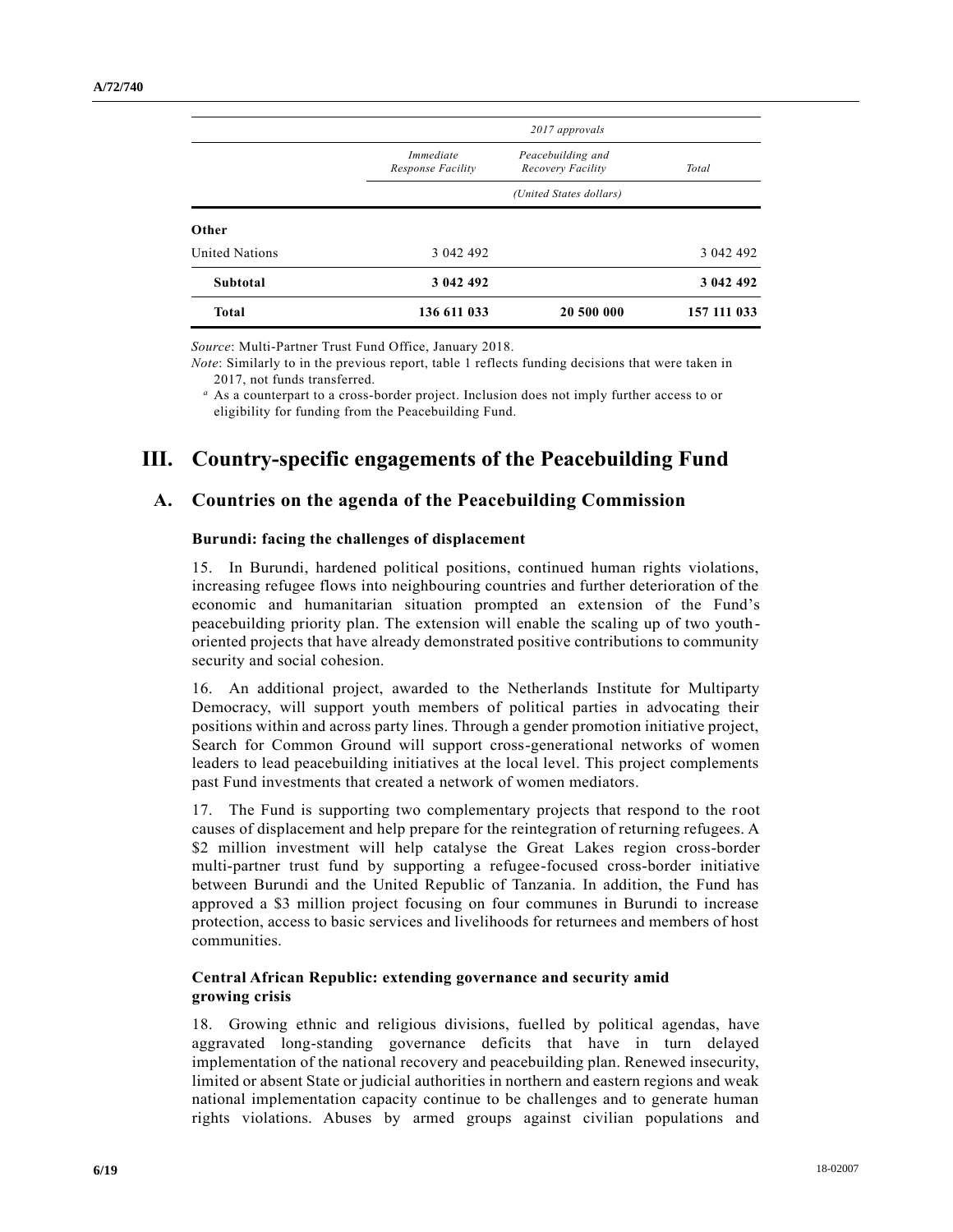humanitarian actors continue to cause population displacement and lead to a deterioration of the humanitarian situation.

19. Against this background, the Fund delivered on a \$15 million pledge announced at the international donors conference for the Central African Republic held in Brussels in late 2016. New investments have been critical in stabilizing Bambari through the deployment of Internal Security Forces, combined with the implementation of cash-for-work projects, and activities related to rehabilitation, socioeconomic revitalization, reduction of community violence and support for local peace committees. The Fund also supported the restoration of State authority, with the development and adoption of a national strategy and road map. On security sector reform, the Fund supported the development of a communications plan to encourage trust among authorities, the population and the Internal Security Forces. The Fund also reoriented programmes to support the mediation process of the African Initiative for Peace and Reconciliation, which allowed facilitators to engage with armed groups and civil society.

#### **Guinea: strengthened civilian oversight of security sector key to Fund's exit**

20. An external evaluation in 2017 of the Fund's \$48 million investment across 31 projects determined that the portfolio had met the most pressing peacebuilding challenges and had focused on those most vulnerable to conflict, such as women and youth. In particular, high-risk investments in security sector reform had contributed to improved performance of security forces, which had encouraged increased trust among the population that future investments should sustain.

21. These findings, together with an updated conflict analysis and recommendations of the Peacebuilding Commission, informed prioritization for new programming totaling \$7 million across three areas: (a) political party dialogue to curb political conflicts around elections; (b) strengthening of the penal chain to end impunity; and (c) prevention of radicalization and violent extremism through strengthened analysis and systemic interventions with a focus on the education sector.

22. Complementing new interventions in the justice sector, the Fund also approved funding to support development of the Fund's sectoral exit strategy through the creation of permanent national institutions for civilian oversight of security forces.

23. Finally, the civil society organization Agency for Cooperation and Research in Development was awarded a grant under the Youth Promotion Initiative to strengthen decentralized conflict resolution mechanisms and develop a national early warning rapid response system.

#### **Guinea-Bissau: supporting pathways to stabilization**

24. An institutional and political crisis in Guinea-Bissau persisted in 2017. Entrenched differences among key political actors impeded the implementation of agreements reached through regional mediation efforts led by the Economic Community of West African States (ECOWAS), with the support of the United Nations and international partners.

25. Amid this difficult context, a project implemented by Interpeace supported women-focused consultations and the strengthening of the role of women in conflictresolution mechanisms. Complementing this effort, the Fund approved six projects, totaling \$7.3 million, to empower marginalized voices, including those of women and youth. In addition, it is hoped that investments in political dialogue, national reconciliation efforts of the organizing commission for the national conference on the theme "Paths to peace and development", and support for conflict-sensitive media will exert a stabilizing influence at the national level. Finally, new investments aimed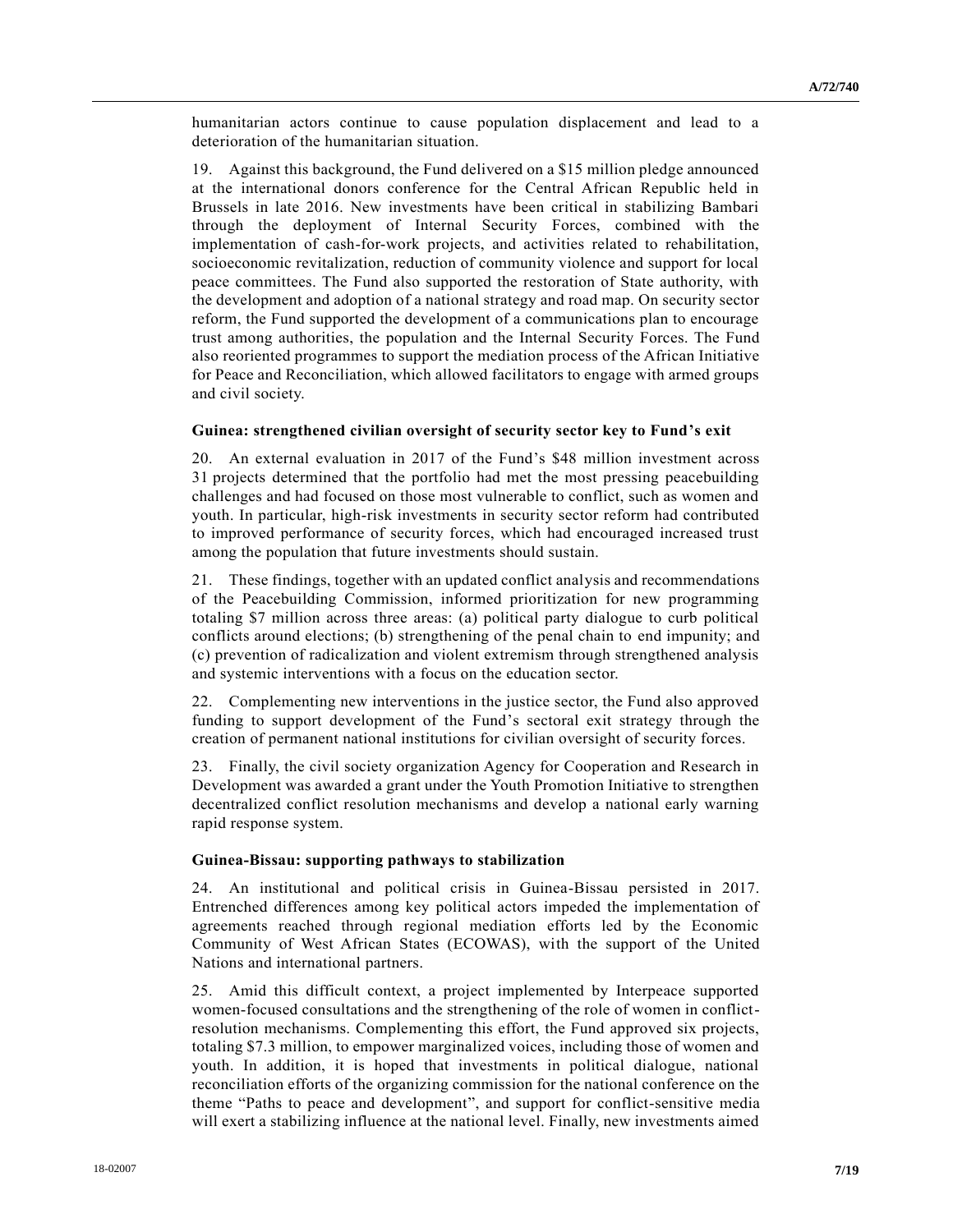at strengthening alternative dispute resolution mechanisms and the interface between the formal and informal justice sector are expected to increase access to justice and respect for human rights and contribute to stabilization.

#### **Liberia: transition from peacekeeping to peacebuilding amid changes in Government**

26. Liberia witnessed its first peaceful transfer of power in more than 70 years, following October presidential elections. Contributing to the relative calm, a \$1.8 million project implemented by the United Nations Development Programme (UNDP) supported a large-scale effort to involve youth in the 2017 elections and prevent elections-related gender-based violence.

27. Prior to the elections, as requested by the Security Council, the Government of Liberia drafted the Liberia Peacebuilding Plan, against which the Fund approved \$10 million in 2017. The new portfolio is aimed at ensuring a continued human rights presence within the United Nations country team in Liberia and establishes multi-stakeholder dialogue platforms to reduce concession-related conflicts.

28. The Fund's new investments are based on an inclusive, independent evaluation of the Fund's prior \$30 million contribution in Liberia. The evaluation concluded that, while Fund initiatives had addressed key peacebuilding priorities, the governance of the Fund portfolio on Liberia merited improvement.

29. In addition, the Fund approved two projects through the its Gender and Youth Promotion Initiatives: \$2 million to UN-Women, UNDP and the International Organization for Migration (IOM) to address the justice and security needs of women and girls, and \$433,000 to the civil society organization Accountability Lab, to highlight the role of women in the peace process through training women film-makers and launching a film festival.

#### **Sierra Leone: support for election-related conflict prevention**

30. In anticipation of the country's elections in March 2018, the first since the closure of the United Nations political mission, a Fund transfer of nearly \$3 million to UNDP and the Office of the United Nations High Commissioner for Human Rights (OHCHR) in early 2017 was joined by contributions from the United Kingdom of Great Britain and Northern Ireland (Department for International Development), Norway and Canada to support national institutions and civil society organizations in preventing and mitigating conflicts before, during and after elections. The project has worked in partnership with the "Support to the electoral cycle in Sierra Leone 2016-2018" initiative, implemented by UNDP and coordinated through the Election Support Group to ensure coherence of United Nations assistance. Through the project, the Political Parties Registration Commission has validated codes of conduct for political parties. The project also supported the judiciary in establishing eight electoral courts to fast-track adjudication of electoral disputes, and provided complementary strengthening of human rights monitoring capacity and alternative dispute resolution mechanisms. It also supported the National Commission for Democracy in developing positive messages for peaceful elections and the Office of the National Security in establishing a national situation room for early warning and response. Support was also provided for a command and control center to increase the capacity of the police.

31. Another Fund-supported project, which ended in December 2017, provided support to consolidate key human rights activities, in partnership with the Human Rights Commission of Sierra Leone. Through this project, the Commission was supported in mainstreaming and monitoring international human rights standards with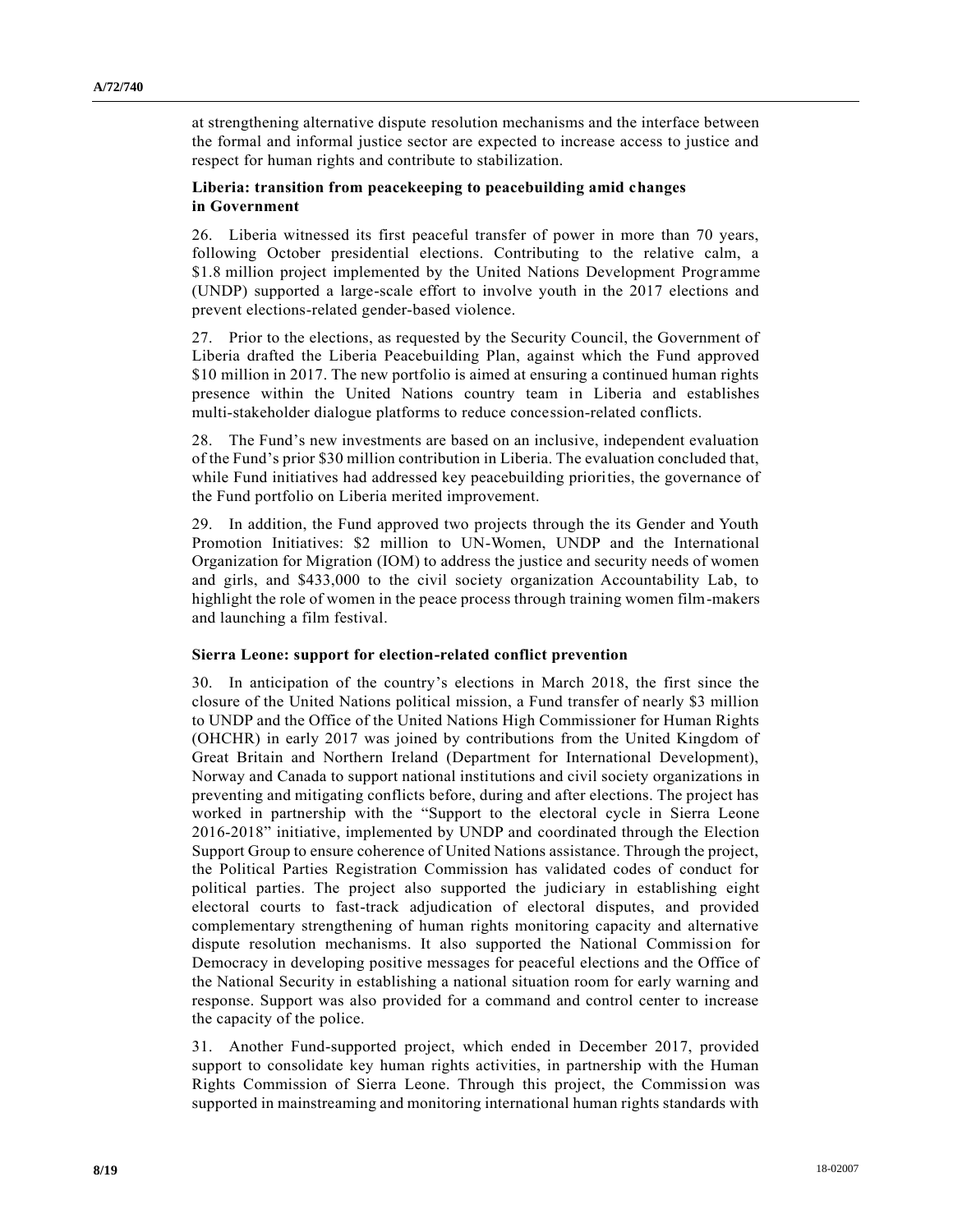respect to land issues, women and persons with disabilities, which undermine efforts to sustain peace.

32. Through the Gender Promotion Initiative, the Fund allocated \$2 million to UN-Women, UNDP and the United Nations Educational, Scientific and Cultural Organization (UNESCO) to round out its elections-related support by strengthening women's political leadership, as well as participation in and promotion of peaceful elections.

## **B. Other recipient countries**

#### **Bosnia and Herzegovina: regional efforts to complement youth-led community initiatives**

33. Amid oscillating tensions stirred by nationalist claims and partisan reactions to transitional justice outcomes in 2017, the Fund approved a \$2 million project that extends the "Dialogue for the future" platform, led by the Tripartite Presidency and established through an earlier Fund investment. Implemented through UNDP, the United Nations Children's Fund (UNICEF) and UNESCO, the new project places youth at the centre of intercommunal cooperation and dialogue at the local, entity and State levels, and offers the only mechanism for direct interaction with the Tripartite Presidency on reconciliation. Responding to a request by the Presidency to support regional dialogue, the project also includes participation by youth and others from neighbouring States and paves the way for a Balkans regional dialogue project in 2018.

#### **Burkina Faso: strengthening national security countrywide**

34. The Fund kicked off its engagement in Burkina Faso, one of two model countries for the sustaining peace agenda, with two projects to address reconciliation and security sector reform.

35. After initial delays, and with support from the Department of Political Affairs, the national reconciliation project got under way in November, with informal consultations led by the High Council for Reconciliation and National Unity. Consultations linked political representatives, civil society organizations, defence and security forces, victims' associations, traditional and religious leaders and members of the business community for initial discussion of reconciliation priorities.

36. Based on the Fund's positive experience in Guinea and elsewhere, the \$1 million security sector reform project in Burkina Faso deployed a high-level adviser to the Office of the President to provide advice. Based on this work, the Government conducted a national security forum in October, which culminated in a report that identified priorities and recommendations on national security policy.

#### **Colombia: accompanying Government-led peace implementation**

37. In 2017, the ceasefire and laying down of weapons by the Revolutionary Armed Forces of Colombia-People's Army (FARC-EP) and its subsequent transformation into a political party were successfully completed, marking a historic milestone in the transition of Colombia from war to peace. At the request of President Juan Manuel Santos Calderón, I declared Colombia eligible to access the Peacebuilding Fund in June. In September, the Government of Colombia and the United Nations country team developed a peacebuilding priority plan focusing on three areas of support: political and socioeconomic reintegration of former FARC-EP members; stabilization and scaling up of peace dividends in targeted locations; and transitional justice and restoration of victims' rights. In line with the priority plan, the Fund approved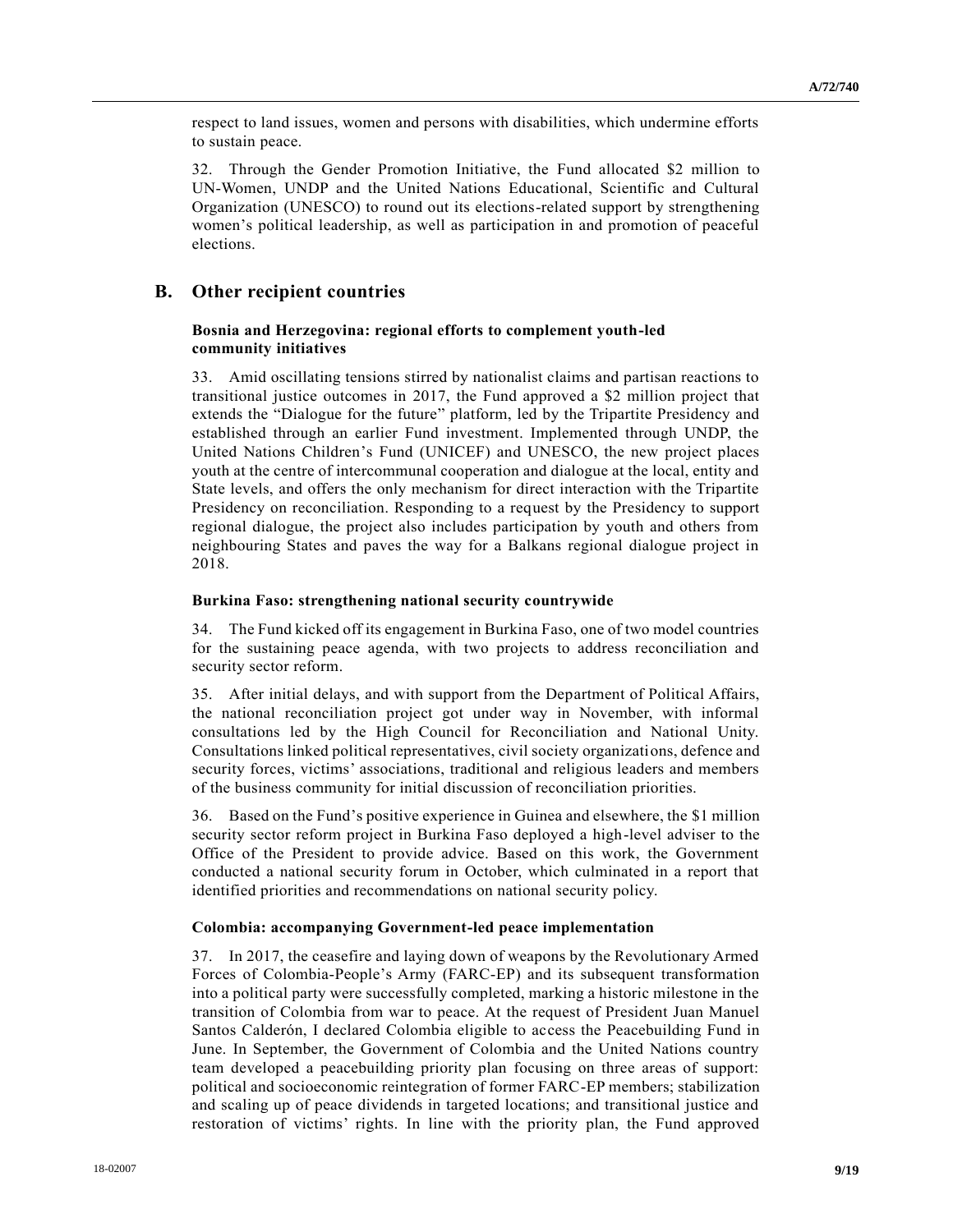\$12 million for five projects, including: (a) assistance to the establish the Truth Commission in accordance with the Peace Agreement; (b) support for the Centre for Political Thought and Dialogue, a new think tank providing guidance and support to former FARC-EP leadership and signatories of the Peace Agreement; (c) interventions guaranteeing the rights of children and adolescents enlisted by FARC-EP who are now under the protection of the State; (d) multisectoral support for populations in the three most affected territories of the armed conflict; and (e) reincorporation of ex-combatants through the development of a demining organization and livelihood training. In keeping with its support of national institutions, the Fund's transfers are channeled through the multi-donor trust fund of the United Nations for post-conflict in Colombia, to which the Fund was the first contributor. Since then, a total of more than \$70 million in contributions has been mobilized for the implementation of the peace agreement.

#### **Côte d'Ivoire: transition from peacekeeping to peacebuilding**

38. Improvements in national security indices and the departure of the United Nations peacekeeping mission in June signal that Côte d'Ivoire continued to consolidate political and security gains throughout the year. Challenges remains, however, as evidenced by mutinies and protests by former members of a rebel force and by a series of attacks against police stations.

39. In this context, Fund projects have supported a series of improvements in the country's security, including the rehabilitation major infrastructure, the training of 1,168 security personnel, the establishment of five civil-military committees designed to increase communication and trust between the population and the security forces, and support for joint activities between security sector members and community members. The programme has also contributed to peaceful coexistence in the central and south-western regions of the country through intercommunity dialogues and the rehabilitation of infrastructure, benefiting over 3,000 people. With the Fund's support, the Government has a broadly validated community reparations plan, with payment of collective reparations expected to commence in 2018. Through sensitization on land laws and support for land certification initiatives, the Fund has contributed to the peaceful settlement of land disputes in 549 villages. Moreover, extending prior gains on birth registration, through Fund support, an additional 36,000 children have been registered, decreasing the risk of future identity-based conflict and human rights violations.

40. Looking ahead, the Fund allocated \$5.5 million in funding to catalyse the new peacebuilding support programme of the Government and the United Nations. This support is meant to ensure a smooth transition in the wake of the peacekeeping mission drawdown.

#### **Democratic Republic of the Congo: anticipating elections amid increasing insecurity**

41. Since the signing of a 31 December 2016 agreement meant to pave the way for elections, division among the signatories has led to a deterioration of security in the east of the country. This has arisen despite Security Council resolution [2348 \(2017\),](https://undocs.org/S/RES/2348(2017)) which mandated the United Nations Organization Stabilization Mission in the Democratic Republic of the Congo to support implementation of the 2016 agreement, as well as promote the protection of civilians and human rights.

42. Against this background, the Fund's support continued to focus on stabilization activities in the east, through a contribution to the Stabilization Coherence Fund. In 2017, five new stabilization programmes were launched under the Fund in Ituri, North Kivu and South Kivu Provinces. Support provided to Kitchanga in North Kivu has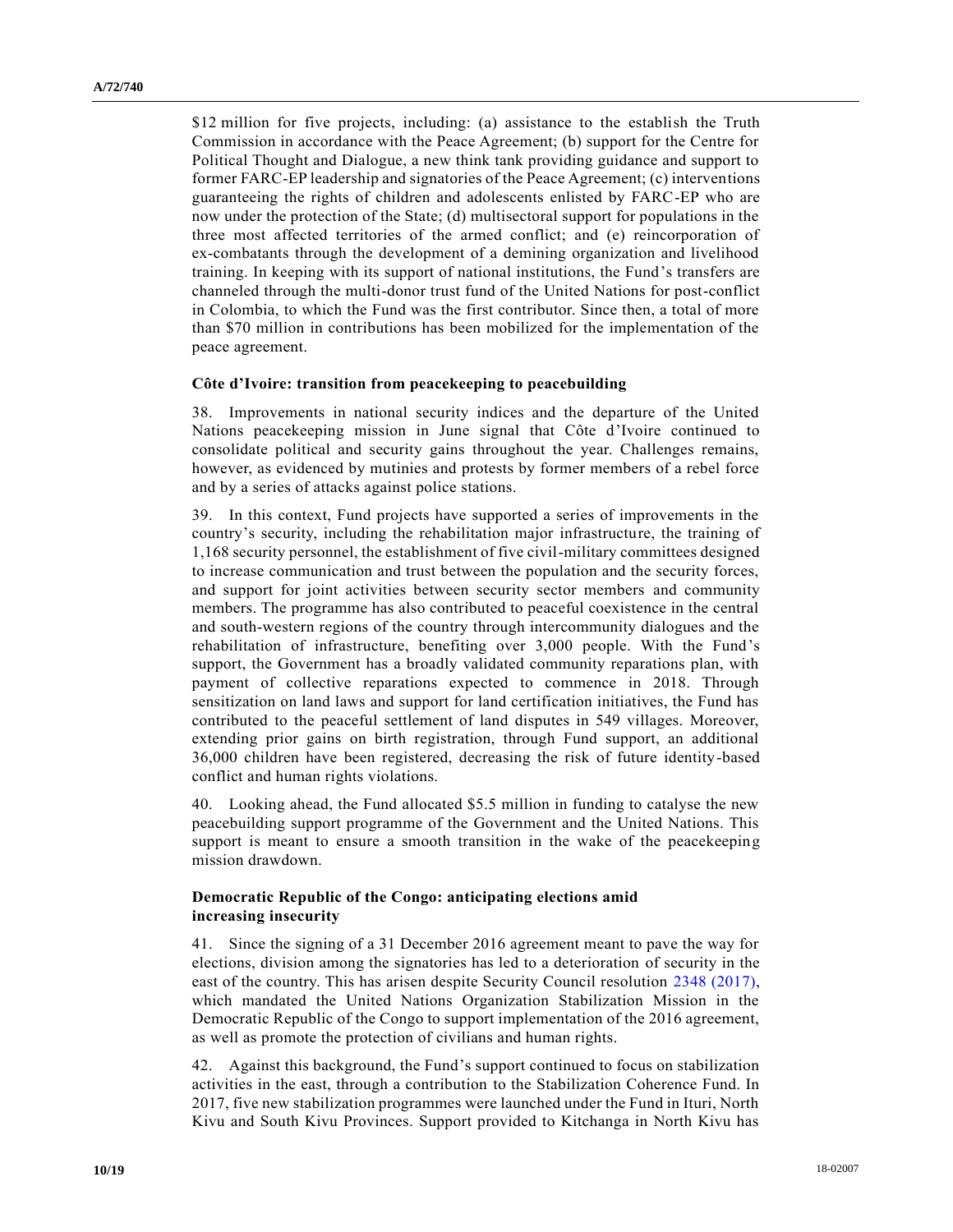made early progress with the establishment or strengthening of 10 local peace structures, which will be key in rolling out further support. The Fund also facilitated the development of strategic compacts with provincial governments, which contain clear commitments from authorities to help ensure project success and increase their engagement with the stabilization programmes. Another important step forward with Fund support was the inclusive development of a comprehensive Government strategy to dissolve the Force de résistance patriotique de l'Ituri militia and resolve long-standing conflicts between local communities in the South Irumu territory of Ituri Province.

#### **El Salvador: sustaining peace for the next generation**

43. El Salvador celebrated the twenty-fifth anniversary of the Peace Accords in 2017. Despite important democratic achievements during that time, a continual cycle of violence threatens peaceful coexistence and the functioning of democratic institutions and protection of human rights.

44. Within this context, the Fund approved its first-ever project in El Salvador, a \$2.2 million investment in the joint United Nations programme for post-conflict generation. Implemented by UNDP, IOM and the Office of the United Nations High Commission for Refugees (UNHCR), the project is aimed at protecting the rights of victims of violence, while strengthening internal and external oversight of key law enforcement and justice institutions. The Fund also provides support to the national dialogue process, aimed at proposing solutions to some of the most pressing problems faced by Salvadoran society.

#### **The Gambia: supporting reforms and democratic transition**

45. Supporting the tense but peaceful December 2016 political transition in the Gambia, the Fund approved \$3 million to advance priorities related to transitional justice and security sector reform.

46. Led by OHCHR and UNDP, with guidance from the Special Rapporteur on the promotion of truth, justice, reparation and guarantees of non-recurrence, Pablo de Greiff, a \$1.2 million investment in transitional justice provides expertise to the Government to conduct public consultations. These consultations will inform a national strategy to deliver justice and promote national healing and reconciliation. Although it is still early in the project cycle, a Fund-supported transitional justice adviser assisted the Government in finalizing a truth, reconciliation and reparations commission bill, which passed into law in December 2017.

47. Responding to a Government request for assistance on security sector reform, UNDP and the Department of Peacekeeping Operations are guiding the design of a reform strategy consistent with ECOWAS principles to rebuild the credibility and enhance governance and oversight of the country's security institutions. With Fund support, a senior adviser has helped conduct a joint European Union-ECOWAS-United Nations security sector assessment. This \$1.4 million investment will also support the establishment of the Office of National Security. Through an additional \$500,000, the Fund also supports a policy, planning and management unit in the office of the Vice-President.

#### **Guatemala: prioritizing justice for Guatemalan women**

48. The past year tested the capacity of justice institutions and the International Commission against Impunity in Guatemala to combat impunity and corruption after impressive gains, including the historic 2016 convictions in the *Sepur Zarco* sexual violence case, achieved in part through Fund support, provoked a backlash from powerful sectors and threatened political crisis.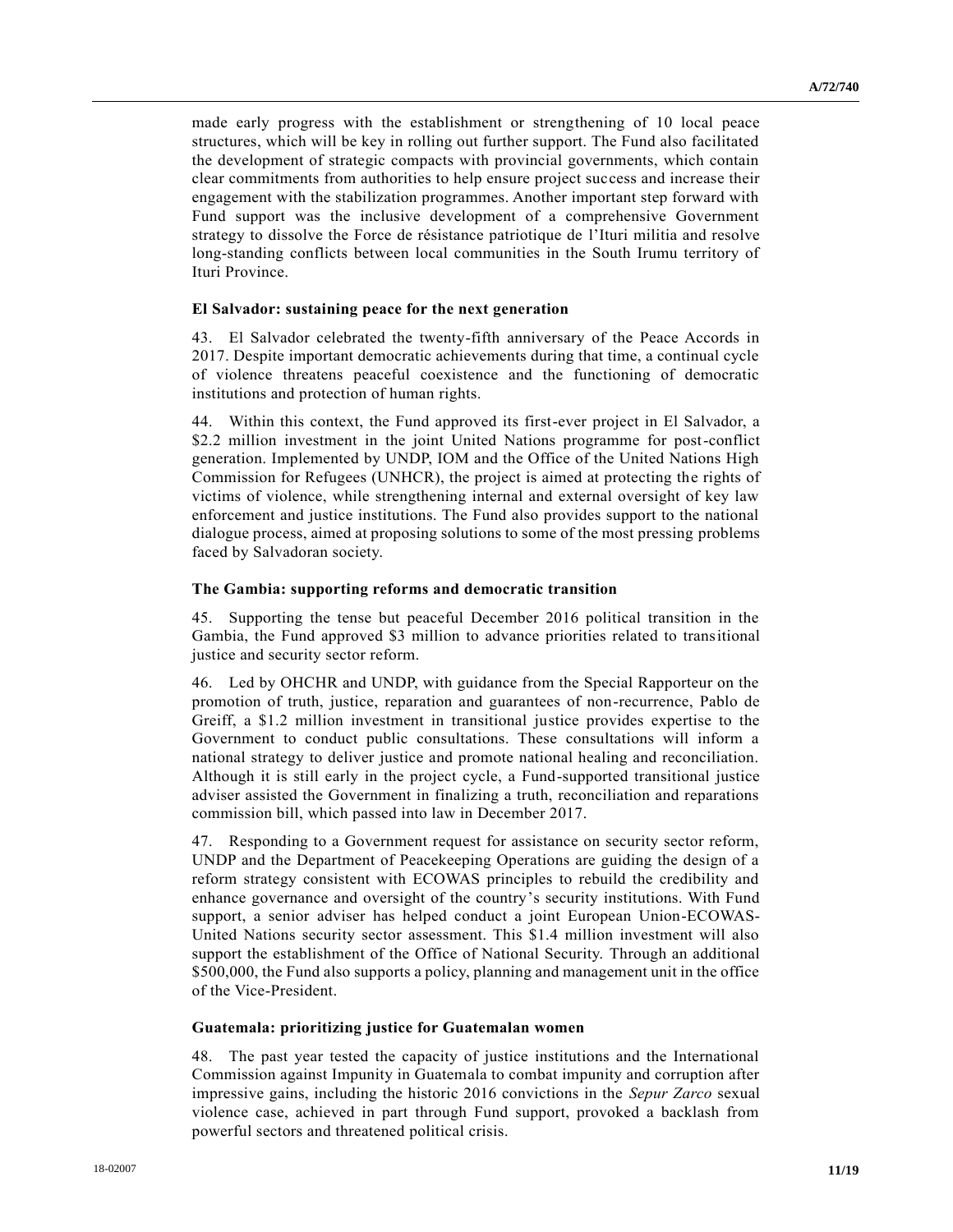49. Responding to these new challenges, Fund-supported efforts began in 2017 to consolidate and expand institutional strengthening within the justice system by providing technical support to enable strategic criminal prosecutions, particularly in high-impact and femicide cases. Complementing its support for justice institutions, comprehensive victim assistance services for vulnerable groups, including women, indigenous people and children, and greater sensitivity on indigenous, gender and human rights within the court system were launched through Fund support.

50. Finally, the Fund allocated \$2 million through its 2017 Gender Promotion Initiative to expand support to women survivors of conflict-related sexual and genderbased violence who seek justice and transformative reparations. The project will also bolster women's leadership and national networks to enable a stronger policy and agenda-setting role and promote structural change.

#### **Kyrgyzstan: improved relations support prevention of violent extremism**

51. Capitalizing on strides made through the Fund's earlier investments, the Fund approved \$11.6 million in new programming to prevent violent extremism. New investments largely respond to urgent needs in the Central Asian region to stem recruitment into violent extremism.

52. Based on a year-long participatory conflict analysis and prioritization process, the Fund approved \$8 million towards a peacebuilding priority plan in 2017. Outcomes of the plan are aimed at preventing violent extremism through improvements in the partnership between State actors and marginalized communities. The outcomes also address security challenges in prisons and detention, and support youth and women in leading local outreach efforts to curb extremism before it starts.

53. The new plan joins ongoing investments targeting violent extremism, including a \$1 million youth-focused project implemented by Search for Common Ground and a United Nations-led effort to support women religious leaders in addressing vulnerability to radicalization. In addition to these projects, two initiatives funded through the 2017 Gender and Youth Promotion Initiatives will support the integration of isolated informal settlements outside of Bishkek and youth-led cross-ethnic cooperation for improved partnership with the State.

54. Finally, the Fund extended its Kyrgyzstan-Tajikistan cross-border project, after an external review revealed that the initial investment had been effective at reducing tensions over scarce natural resources and promoting cross-communal cooperation. The new \$2 million effort will consolidate these gains and embed nascent complaints mechanisms within national institutions to encourage sustainability.

#### **Lebanon: tapping youth to foster economic resilience and social cohesion**

55. In Lebanon, the presence of approximately 1 million Syrian refugees has contributed to economic stress and put pressure on basic services, contributing to strained relations with host communities. In response, in 2017, the Fund approved a \$3 million project on employment and peacebuilding, aimed at building bridges among "youth at risk", implemented by UNDP and the International Labor Organization (ILO), in partnership with UNICEF. By engaging vulnerable Syrian and Lebanese youth to cooperatively improve local economic conditions, the project is aimed at promoting social stability and conflict resolution while encouraging youth employability.

#### **Libya: paving the way for national reconciliation**

56. The Fund-supported project entitled "Towards national reconciliation in Libya", designed to generate momentum for reconciliation in Libya, was launched in January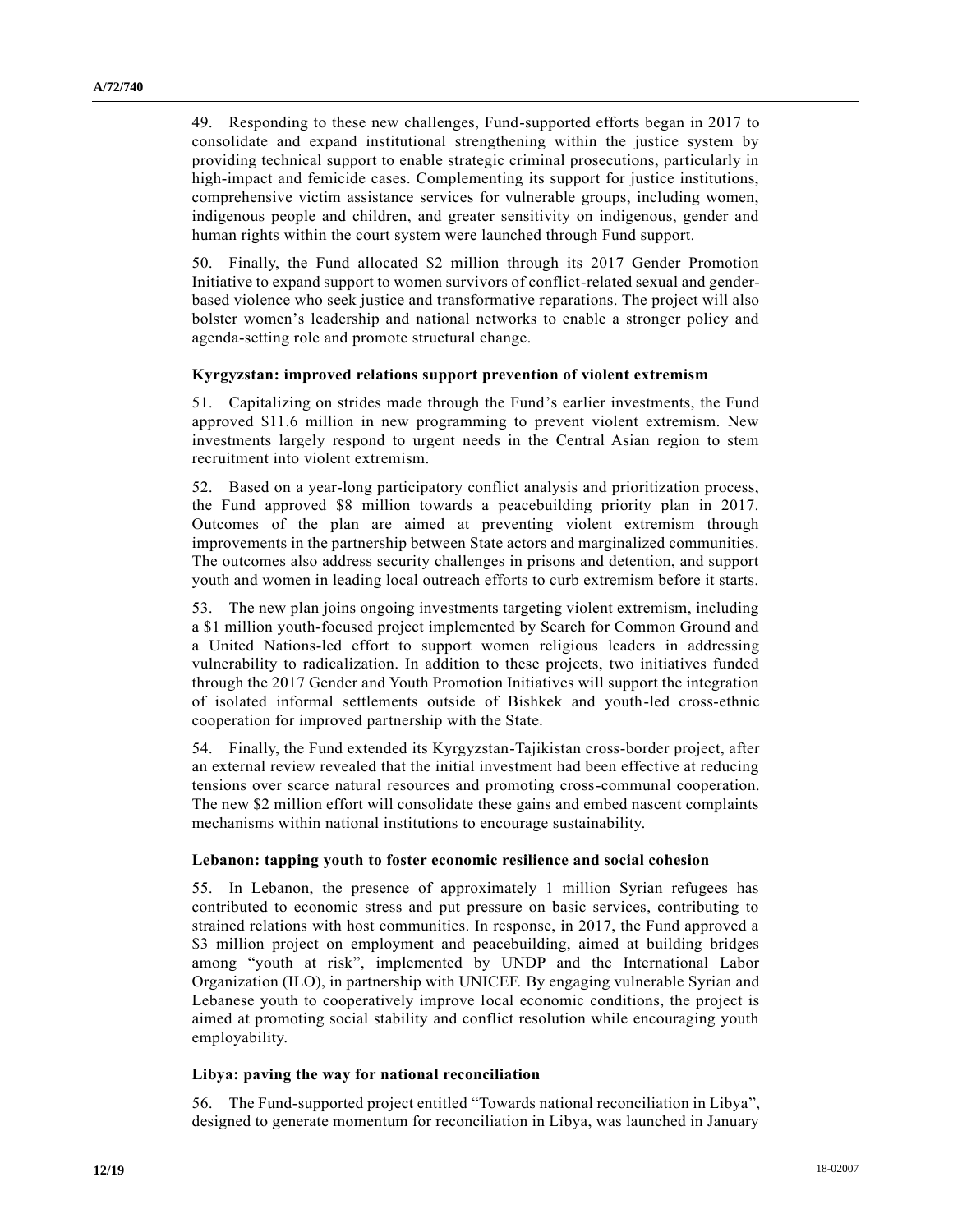2017. The project supports development of a national reconciliation strategy, elaborated through multi-stakeholder dialogues on thematic and regional issues, including displacement, arbitrary detention, intra-municipal dialogue, women and youth. The initiative relies on consultation with all Libyan constituencies, including women, youth, tribal leaders and municipal authorities, to build support for reconciliation from the bottom up and to strengthen community participation in the process. By including a wide variety of actors at all levels of society, the project supports inclusive dialogue and directly contributes to the ongoing political process as part of the United Nations action plan for Libya, adopted in September 2017, which places reconciliation at its core.

#### **Madagascar: supporting anti-corruption and security sector reform**

57. Madagascar experienced increasing political tensions throughout the year, largely in anticipation of presidential elections in 2018. The Government's proposal for a constitutional referendum ahead of the elections amid continuing uncertainty regarding the electoral time frame and candidate eligibility contributed to the rising tensions. The United Nations has worked with local stakeholders, the African Union and the Southern African Development Community to foster calm and lay the groundwork for the forging of an agreement among the main political actors to resolve differences through dialogue.

58. In this context, Fund investments have focused on security sector reform and support for democratic institutions, including fighting corruption, strengthening national human rights mechanisms and improving citizen confidence in State institutions. Key results include the adoption of a national security sector vision and the establishment of the executive secretariat to the High Council for National Defence, which paves the way for reform. In addition, several high-level anti-corruption cases have been launched by the Independent Anti-Corruption Bureau with Fund support. An independent human rights commission, which has begun receiving citizen complaints, was also established with Fund support, but its sustainability will depend on Government funding, which has not yet materialized. Fund support has also launched the first investigative journal in the country.

59. In late 2017, the Fund's Joint Steering Committee approved two stabilization projects for the Great South of Madagascar to help address long-standing grievances, bring State authority to this neglected region, help fight crime and strengthen social cohesion. These two projects, which commence in 2018, will be the first non-humanitarian support provided to this area.

#### **Mali: responding rapidly to emergent threats**

60. Even after more than two years since the signing of the Agreement on Peace and Reconciliation in Mali, insecurity continues to spread while ceasefire violations persist and institutional reforms stagnate. Violent extremist and terrorist groups have increased their operations in a bid to thwart the peace process. New armed groups have emerged and parallel processes risk jeopardizing the implementation of the peace agreement. Responding to these emergent crises, the Fund approved a new package of support, focusing on the Ségou and Mopti regions, to prevent further crisis.

61. In this challenging context, support from the Fund has encouraged youth as positive change agents. Specifically, 640 youth, including 226 young women, were trained on the Agreement on Peace and Reconciliation and on Security Council resolution [2250 \(2015\),](https://undocs.org/S/RES/2250(2015)) while support for the National Youth Council promoted better understanding of the Peace Agreement. An additional 2,600 young people, including 910 young women, were trained on conflict prevention to prevent expansion of the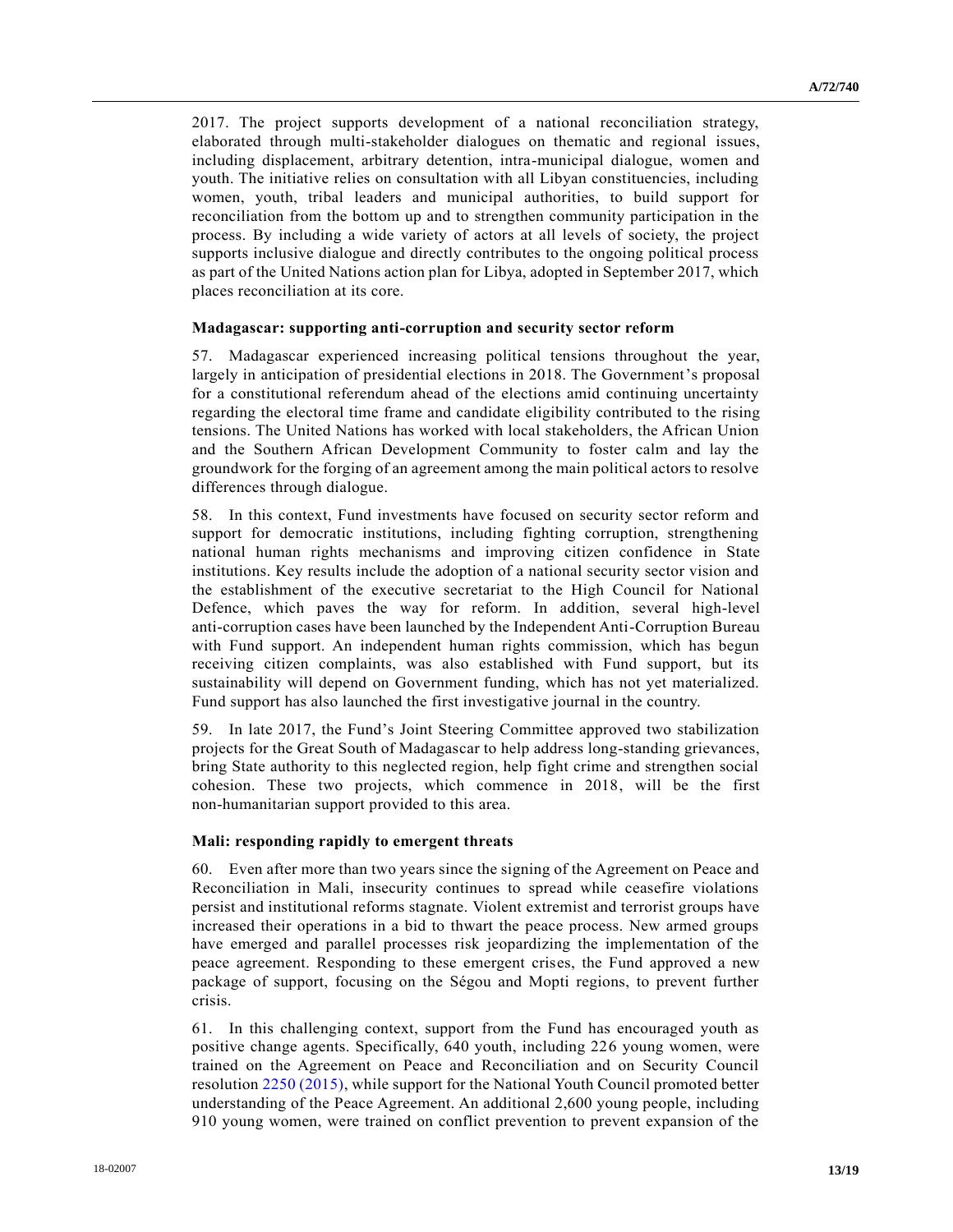crisis, while 36 local mediators have been recruited to promote social cohesion and reduce the risk of radicalization in 36 localities. The Fund supported a holistic approach on gender-based violence, with the adoption by the National Police of an action plan for the period 2018–2020, review by the National Assembly of a draft gender-based violence law expected in early 2018, and submission to local tribunals of 329 gender-based violence cases, including 157 cases of sexual violence.

#### **Myanmar: modest progress amid deep crisis**

62. The crisis in northern Rakhine State worsened throughout 2017, resulting in more than 600,000 refugees crossing into Bangladesh. In response, the Fund approved \$3.9 million in new funding for two initiatives through its Gender Promotion Initiative to strengthen the role of women in the peace process in Rakhine.

63. The joint ceasefire monitoring committee, a United Nations-facilitated support platform to channel international assistance to implement the nationwide ceasefire agreement, was also launched in 2017 with Fund support. Through the Platform, the Committee has established the offices necessary for effective monitoring, including a technical secretariat that backstops a tripartite committee comprising the Government, eight ethnic armed organizations and civilian representatives. Operating in a difficult and complex political and security environment, the joint ceasefire monitoring committee has overcome challenges in contested parts of the country where communities have seen few peace dividends and infrastructure is limited. Nevertheless, the monitoring mechanism has helped build trust between signatories to the ceasefire agreement and its utilization for dispute resolution at the operational level has reduced the potential for recurrence of conflict. Finally, Fund-supported initiatives to prevent the recruitment and use of children by armed groups led to the release of 49 children.

#### **Niger: conflict prevention amid increasing tensions**

64. The Niger experienced an uptick in tension in 2017, aggravated by the lack of inclusive political dialogue or consensus around the management of public affairs, and by unmet social demands, all of which were exacerbated by the fragile security situation. To address the ways in which competition over natural resources feeds tension, the Fund supported conflict prevention mechanisms relating to natural resources, including cross-border natural resources, in seven localities through cashfor-work projects, the development of water committees and local consensus-building mechanisms. In addition, through a project that reached 1,115 youth, 480 people were coached to lead social cohesion and conflict prevention initiatives in 17 dialogue spaces established through Fund. As many as 842 youth benefited from comprehensive socioeconomic support to deter them from joining violent extremist groups. Demonstrating the catalytic relevance of the Fund's approach, Denmark provided \$6.3 million to the High Authority for Peace Consolidation, in support of the peacebuilding priority plan. To bolster confidence in the Plan, the Fund supports innovative community-based monitoring to ensure that targeted communities have a voice in Fund governance.

65. Joining these efforts, the Fund approved a risky new project to support governmental efforts to reduce the influence of Boko Haram. The project is aimed at reintegrating and promoting social cohesion among ex-Boko Haram fighters, released prisoners and communities.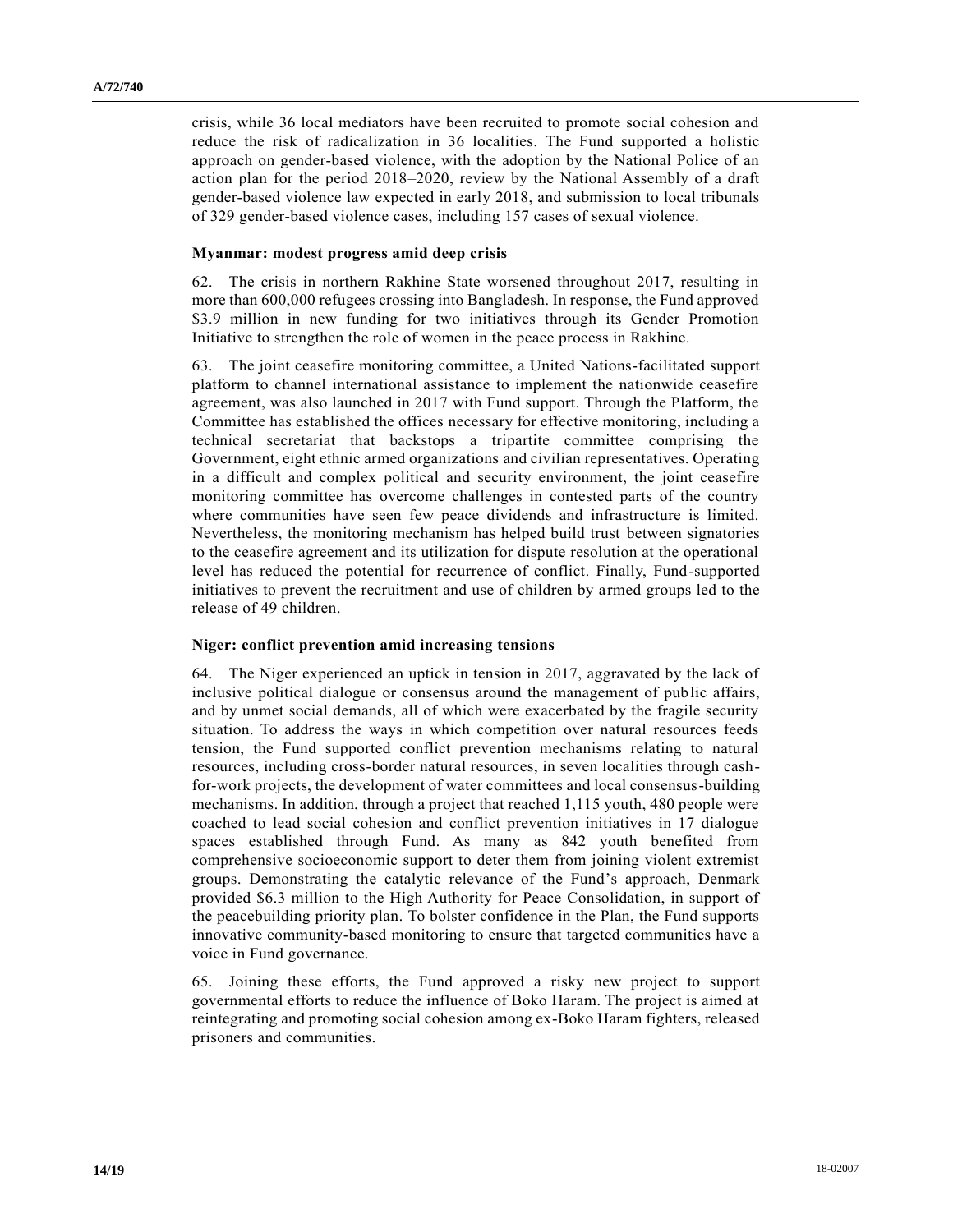#### **Papua New Guinea: outreach to communities and warring factions while preparing for a referendum**

66. The Government of Papua New Guinea and the Autonomous Bougainville Government continued implementing the Bougainville Peace Agreement, including preparation for the Bougainville referendum by mid-June 2019. Implementation progressed slowly in 2017, however, partly owing to competing priorities such as the 2017 national elections and preparations for hosting the Asia-Pacific Economic Cooperation Forum in 2018. Nevertheless, a joint supervisory body meeting between Papua New Guinea Prime Minister Peter O'Neill and Bougainville President John Momis on 14 and 15 December has given renewed momentum to the process.

67. Continuing its long-standing priority, the Fund fostered an enabling environment for a peaceful referendum by supporting discussions and joint decisions by the national and Bougainville Governments, awareness-raising on the Peace Agreement and the referendum, and improvement of trauma services and social cohesion in targeted Bougainville communities. The signing of the charter of the Bougainville Referendum Commission in August with Fund support was a particularly important step forward. With Fund support, communities throughout Bougainville gained opportunities to engage Members of Parliament and constituency referendum committees on governance and peacebuilding issues, leading to greater awareness and public confidence, with nearly 65 per cent of the population surveyed expressing satisfaction that their views had been shared with parliamentary representatives. Fund support has also encouraged outreach to warring factions that are non-signatories to the Peace Agreement, with an important unification ceremony in May, followed by a key women's unification meeting in August, with more than 350 women from across the island expressing their support for peace.

#### **Philippines: taking a two-pronged approach to preventing violent extremism**

68. The violent siege of Marawi in Mindanao by elements linked to Islamic State from May to October 2017 underscored the destabilizing effect of lags in public confidence in the peace process, especially among youth. With the aim of addressing the roots of the unrest and the need to engage both the political leadership and the grass roots, in October 2017, the Fund approved a project to establish a platform for intra-Moro dialogue to achieve consensus regarding the constitution of an autonomous entity in Mindanao. Through dialogue and educational alternatives, the project will strengthen the role of women, youth and faith-based leadership in preventing violent extremism.

#### **Solomon Islands: supporting transition from the regional assistance mission**

69. In June 2017, the regional assistance mission to Solomon Islands ended after 14 years, marking an important milestone in the country's peacebuilding trajectory. The removal of the Prime Minister following a no-confidence vote in November 2017, however, underscored the fragility of current political and security arrangements.

70. In recognition of the need to bolster nascent peace efforts, following a request by Government, I declared Solomon Islands eligible for additional Fund support in October 2017. This support will join the current Fund portfolio, which supports inclusive dialogue and promotes the role of women and youth. Through a \$2.5 million project implemented by UNDP and UN-Women, more than 500 tribal and community leaders, youth and women from various provinces participated with the Government in dialogues on the country's future. These culminated in a national dialogue, which established priority areas for Government and stakeholder action. Other progress included finalization of the national reparations strategy, launch of the national action plan on women, peace and security and the national youth policy, and the training of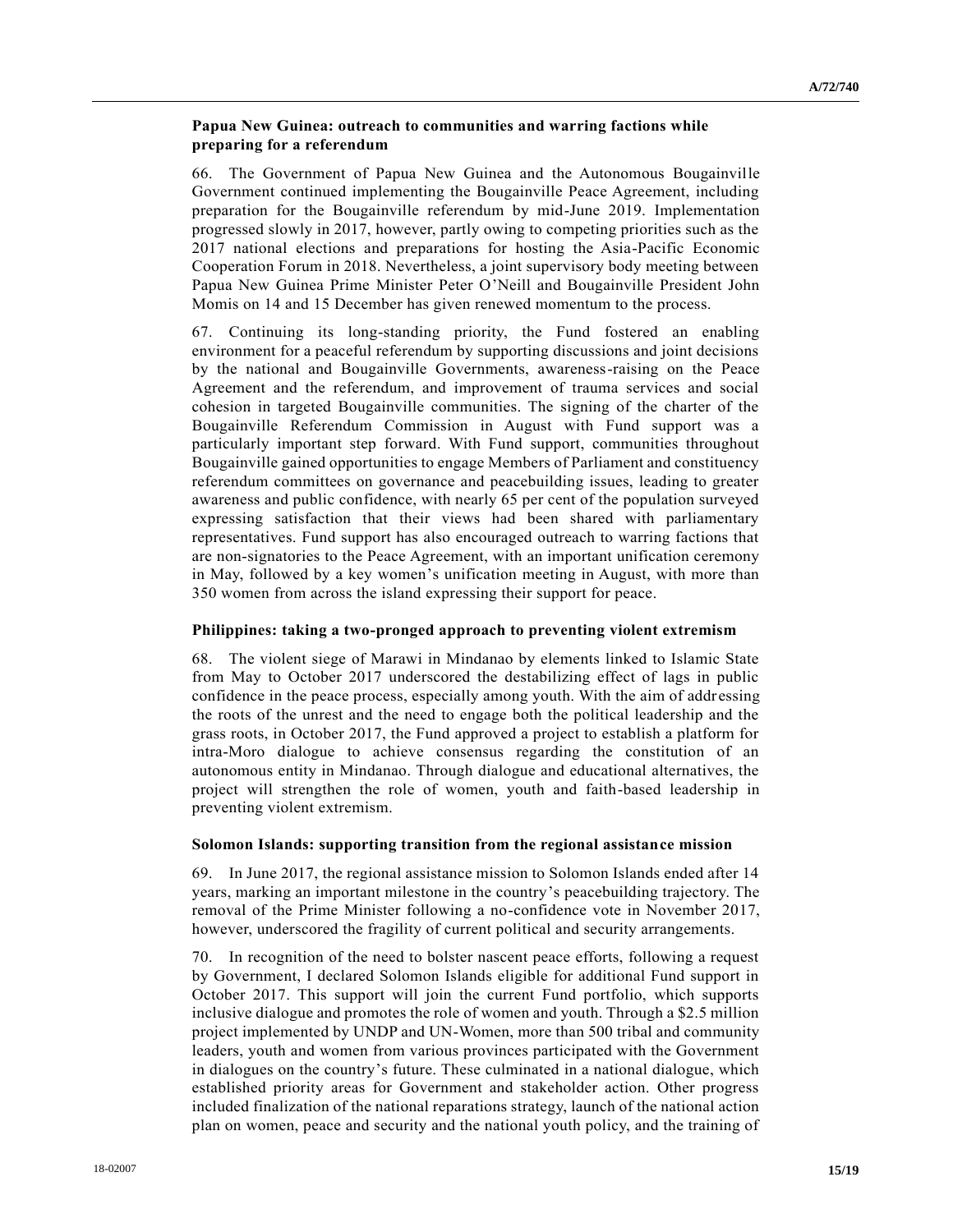300 youth as peace advocates. These resources will be consolidated through a new transfer of \$3 million, to be implemented in 2018.

#### **Somalia: consolidating peace, development and federal State formation**

71. Despite still fragile peace- and State-building processes, the Federal Government of Somalia passed significant milestones in 2017, including the conclusion of the national electoral process in February, which saw women elected to 24 per cent of the seats in the Federal Parliament, a significant achievement made with Fund support.

72. Since 2015, the Fund has taken risks to support the Government's efforts to expand its presence, legitimacy and capacity in territories newly recovered from Al-Shabaab. Early Fund investments, which helped establish 14 interim district councils through the deployment of district administrators, have given way to a more comprehensive approach to local security and development. As a result, in January 2017, seven United Nations organizations launched an \$8 million effort in nine districts in Jubbaland, South-West and HirShabelle States. This investment has enabled local authorities to assess and respond to community needs by developing urban plans, establishing legal frameworks, extending justice and police services, and offering vocational training and job creation tied to infrastructure rehabilitation. Complementing these investments, the Midnimo project and the cross-border project, led by UNHCR, are assisting local authorities in providing durable solutions for the peaceful integration or reintegration of internally displaced persons and returnees from Kenya. The impact of peacebuilding and State-building efforts is monitored through an innovative big data pilot project, which is aimed at gauging public perceptions. Looking forward, a \$2 million project implemented through UNFPA and the United Nations Human Settlements Programme (UN-Habitat) through the 2017 Youth Promotion Initiative will be aimed at enhancing the engagement of Somali youth within peacebuilding and local governance processes.

#### **South Sudan: tentative steps to sustain peace amid crisis**

73. Amid continuing conflict between government and opposition forces and worsening humanitarian conditions resulting from famine, the Fund began once again supporting peacebuilding efforts in South Sudan through two projects approved in 2017.

74. The first, a \$3 million effort by UNDP, is aimed at strengthening capacities for reconciliation and dialogue, including consultations at the local level that will feed a national dialogue process initiated by the President. Capitalizing on past experience, the project's inception will include a mapping of peacebuilding initiatives at the local level in order to identify scalable best practices, with an emphasis on women-led initiatives. Additional support will contribute to the development of a strategic plan which will articulate key peacebuilding priorities for future United Nations engagement.

75. The Fund's second project, a \$2 million project implemented by UNDP and IOM and approved through the 2017 Youth Promotion Initiative, will seek durable solutions for youth from the Bentiu Protection of Civilians site by promoting their integration into local communities. The initiative marks the first opportunity that youth from the camp have had to build confidence for sustainable return.

#### **Sri Lanka: incremental progress on transitional justice and reconciliation**

76. Implementation of the Sri Lankan peacebuilding priority plan began in May, with the finalization of five projects relating to transitional justice, reconciliation, durable solutions for displaced populations and encouragement of the role of youth and women in peacebuilding. The plan serves as the Government's instrument for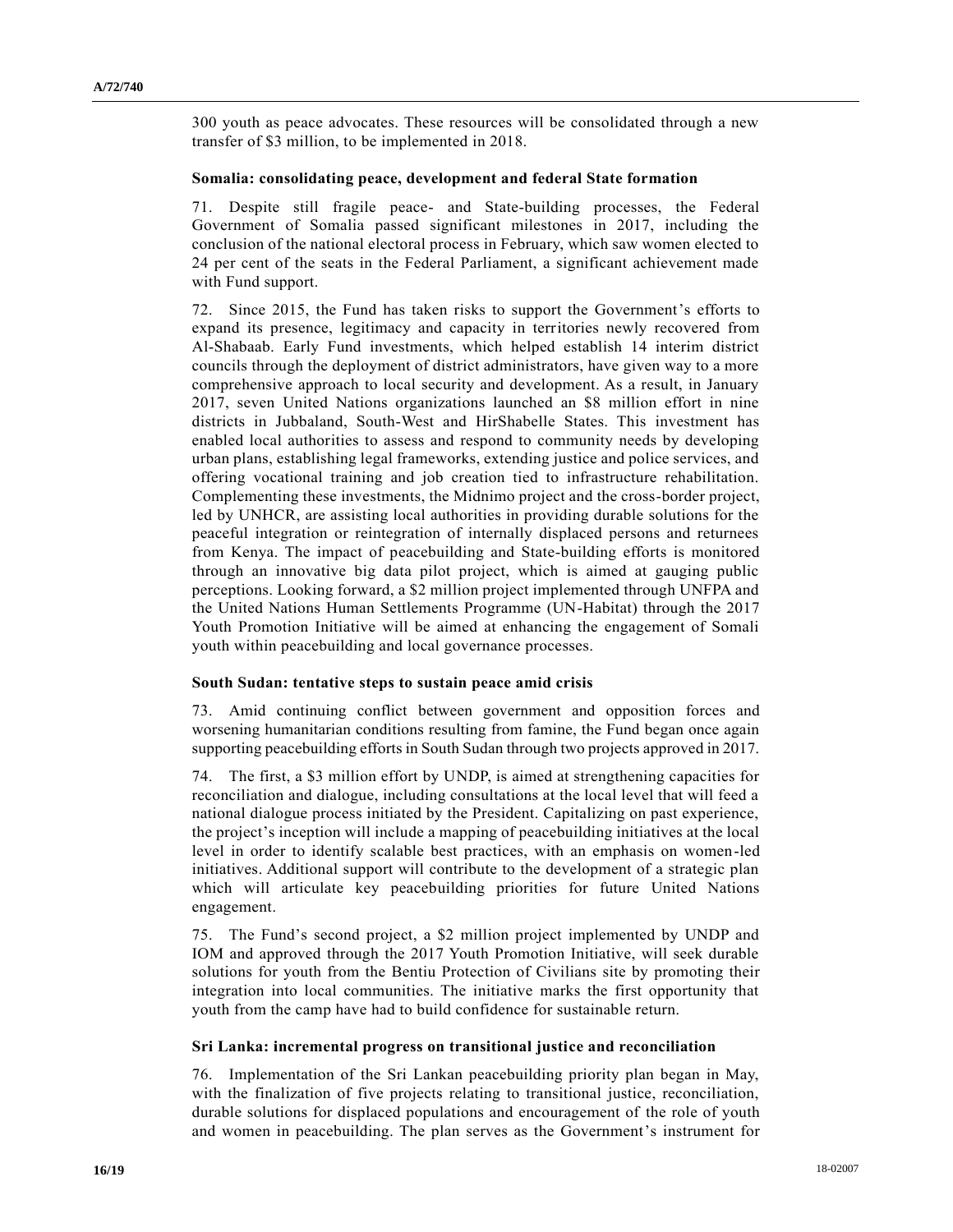donor coordination and assists the Government in realizing its commitments under Human Rights Council resolution 30/1 on promoting reconciliation, accountability and human rights in Sri Lanka.

77. Key among the commitments called for by the Human Rights Council is the undertaking by the Government of a national consultation on transitional justice. Since 2016, the Government, guided by OHCHR and UNDP through Fund support, has established a national consultation task force, which led dialogues with citizens on difficult subjects related to transitional justice. The task force presented its final report to the Government in January 2017. The report outlines a series of recommendations on policy commitments and political reform, determined by the High Commissioner for Human Rights to largely meet international standards in his annual progress review. Rounding out Fund support for transitional justice, following a high-level visit by Under-Secretary-General for Political Affairs Jeffrey Feltman in July, the Government launched the Office of Missing Persons, a national institution on truth-seeking, which will be operationalized with Fund support once commissioners are appointed. Fund support, moreover, will assist the Government with communication and outreach among communities on accountability and reconciliation.

#### **Yemen: peacebuilding support in the midst of crisis**

78. The Fund relaunched its engagement in Yemen in 2017 through two new projects, despite further deterioration in the country context, including warnings of an impending famine and a cholera epidemic amid continued fighting and political crisis. Fully embracing the sustaining peace agenda, both projects are aimed at addressing critical peacebuilding and recovery needs within the context of the ongoing humanitarian crisis. Specifically, a \$2 million investment, implemented by the Food and Agriculture Organization of the United Nations and IOM, will provide women-led mediation support to resolve local conflicts over scarce water resources. Additionally, a \$3 million effort by UNDP, UNICEF and UN-Women is aimed at ameliorating the devastating effect of the conflict on incarcerated women and youth, who even before the outbreak of violence struggled with grave rights violations. This pilot project will test a comprehensive package of support for detainees in four Yemeni prisons and will develop release plans for sustainable reintegration after their sentences are served.

| Peacebuilding Fund<br>priority areas | Project count  | On track to deliver<br>outputs (percentage) | On track with evidence of<br>significant contribution to<br>peacebuilding outcomes<br>(percentage) |
|--------------------------------------|----------------|---------------------------------------------|----------------------------------------------------------------------------------------------------|
| Priority area $1a$                   |                |                                             |                                                                                                    |
| 2017                                 | 25             | 88                                          | 16                                                                                                 |
| 2016                                 | 35             | 90.0                                        | 30.3                                                                                               |
| Priority area 2 <sup>b</sup>         |                |                                             |                                                                                                    |
| 2017                                 | 45             | 87                                          | 36                                                                                                 |
| 2016                                 | 41             | 92.6                                        | 46.3                                                                                               |
| Priority area 3 <sup>c</sup>         |                |                                             |                                                                                                    |
| 2017                                 | $\overline{4}$ | 100                                         | 50                                                                                                 |
| 2016                                 | 6              | 83.3                                        | 16.7                                                                                               |

#### Table 2 **Global performance of the Peacebuilding Fund, 2016–2017**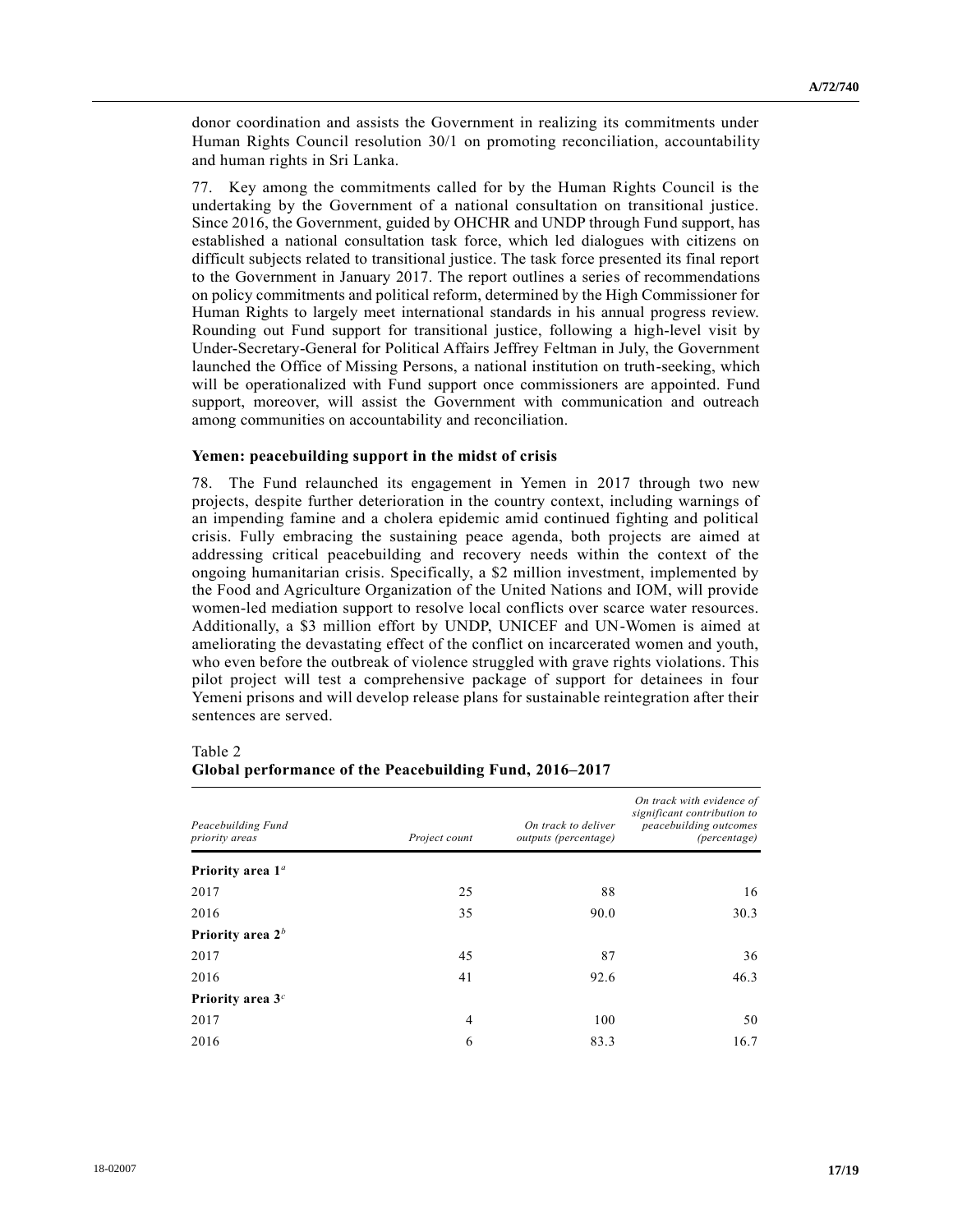| Peacebuilding Fund<br>priority areas<br>Priority area 4 <sup>d</sup> | Project count | On track to deliver<br>outputs (percentage) | significant contribution to<br><i>peacebuilding outcomes</i><br>(percentage) |
|----------------------------------------------------------------------|---------------|---------------------------------------------|------------------------------------------------------------------------------|
| 2017                                                                 | 6             | 94                                          | 35                                                                           |
| 2016                                                                 | 22            | 85.0                                        | 10.0                                                                         |
| Overall 2017                                                         | 91            | 89                                          | 31                                                                           |

*Source*: Peacebuilding Support Office project assessments, periodic reports and independent country evaluations.

*<sup>a</sup>* Security sector reform; rule of law; disarmament, demobilization and reintegration; and political dialogue.

*<sup>b</sup>* Reconciliation, democratic governance and conflict prevention/management.

*<sup>c</sup>* Employment and equitable access to social services.

*<sup>d</sup>* State capacities, extension of State authority and governance of peacebuilding resources.

# **IV. Peacebuilding Fund oversight and management**

## **A. Advisory Group**

79. The term of the fourth Advisory Group came to an end in December 2017. During its tenure, the Group accompanied the Fund through financial crisis and subsequent strategic repositioning, helping the Fund to sharpen its niche to navigate and respond to recent United Nations reforms and commitments to peacebuilding and sustaining peace as a system-wide responsibility.

80. At its mid-year meeting in June, the Group presented me with its proposal to replenish the Fund and revitalize the capacity of the Peacebuilding Support Office. In its two meetings, the Group advised on the implications of the twin General Assembly and Security Council resolutions on the review of the peacebuilding architecture on Fund activities, and on measures to adapt the Fund's new strategic plan to the current global context. Group members also participated in donor visits to Côte d'Ivoire and Mali, and advised the Fund on its outreach and Member State engagement strategy.

### **B. Budget and personnel**

81. The 2017 cost plan of \$3,079,332 was approximately 15 per cent higher in nominal terms than in 2016, though distribution by budget item remained unchanged, with core staff and other temporary personnel costs accounting for 69 per cent of the total, followed by operating and other direct costs at 13 per cent and mission travel of staff and the Advisory Group at 18 per cent. \$1.7 million of the 2017 budget was financed from the interest and investment income of the Fund, which offset lower than expected overhead income derived from 3 per cent of prior-year donor contributions.

82. To adequately implement the Fund's mandate to take forward my vision on prevention and sustaining peace within a time of constrained resources, the Fund rigorously applied cost containment measures. It continued to rely on staff secondments from United Nations agencies and to leverage strategic partnerships for country programme support. The Fund enhanced its communications capacity to improve outreach and support resource mobilization.